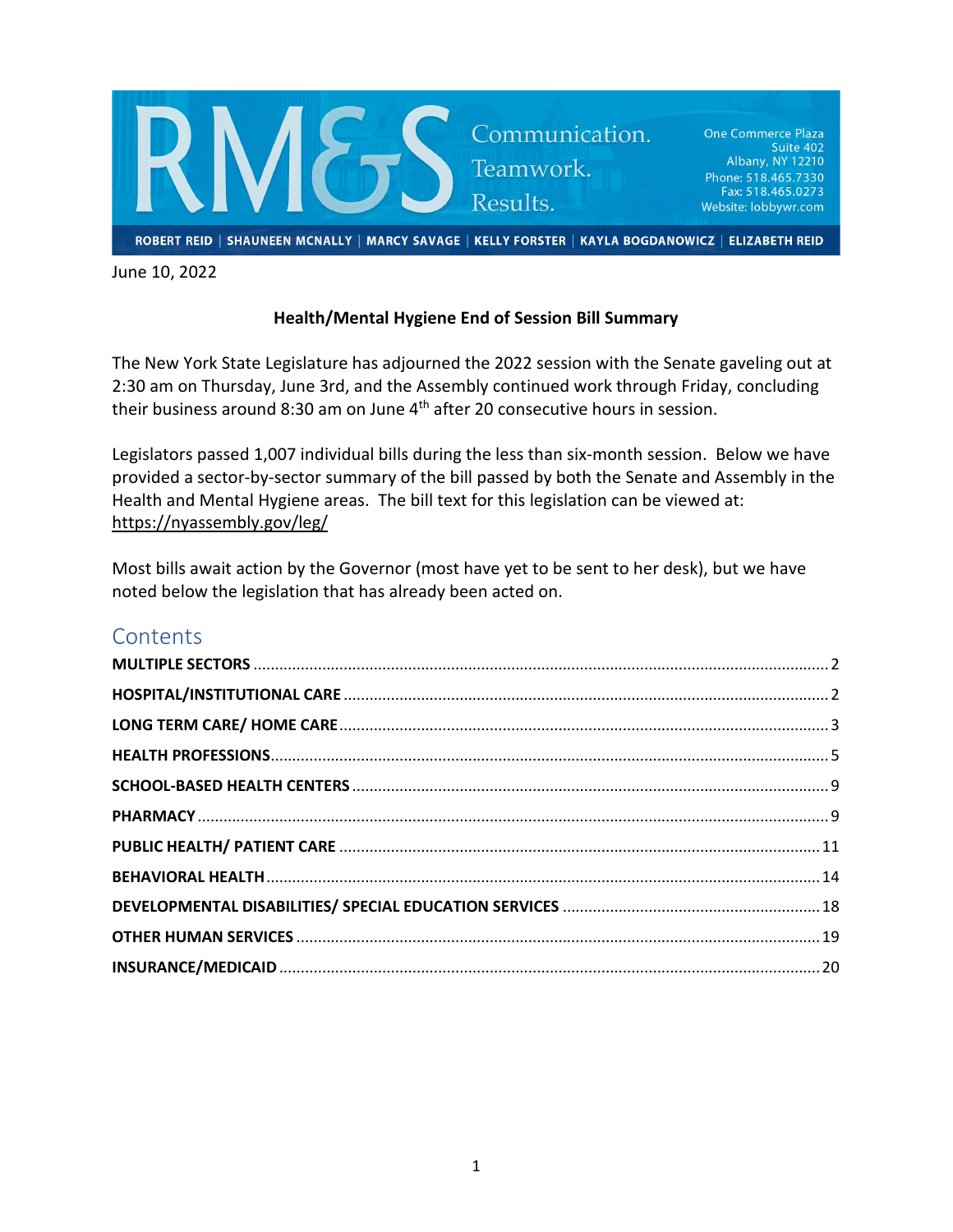# <span id="page-1-0"></span>**MULTIPLE SECTORS**

## **Employer Compensation Disclosure (S9427-A Ramos/ A10477 Joyner)**

This bill would amend the Labor Law to require employers to disclose compensation or range of compensation, a job description, promotions or transfers. In addition, it would prohibit retaliation, allow aggrieved individuals to report a violation, and authorizes the Department of Labor to issue fines for violations.

# **Requires State Contractors to Disclose Data on Employees (S2239 Hoylman/ A5773 Glick)**

This legislation requires the following:

- Businesses and organizations bidding on state contracts will be required, as a condition to winning a bid, to submit data on employee compensation to the NYS Comptroller;
- The data will include compensation broken down by gender, race, ethnicity, and any other information deemed necessary by the Comptroller. The data will be reported in a format that protects individual worker privacy and businesses' proprietary information;
- The Comptroller will annually submit a report on the data collected to the Governor, the Legislature, the Attorney General, and several state agencies, any of which may use the data to ensure that existing wage equity laws are being enforced; and
- The annual reports and the data contained in them will be available for public inspection.

## **First Aid Instruction for High School Athletics Coaches/Staff (S8615-A May/ A9534-A Stirpe/)**

This bill allows a teacher or person who is unable to hold a valid certificate of completion of a course of study in first aid knowledge and skills due to a physical disability to coach any extraclass athletic activity if there is another teacher or person employed by the school system who holds a valid certificate of completion and is present at all times during the extra-class athletic activity including but not limited to practices, scrimmages, and during competitions.

## **Medical Supplies/Medication Included in State Disaster Preparedness Plan (S1086 Gaughran/ A1905 Dinowitz)**

This bill requires that the State Disaster Preparedness Plan make provisions to ensure that medical supplies and medication can be delivered to pharmacies, hospitals, and nursing homes within an area declared to be experiencing a disaster.

# <span id="page-1-1"></span>**HOSPITAL/INSTITUTIONAL CARE**

## **Hospital/Health Care Provider Medical Debt Prohibitions (S6522-A Rivera/A7363-Gottfried)**

This bill prohibits hospitals licensed under Article Twenty-eight of the Public Health Law and health care professionals licensed under Title Eight of the Education Law from placing a lien on a patient's primary residence for medical debt judgements. In addition, it prohibits hospitals and health care professionals from wage garnishment for medical debt judgements.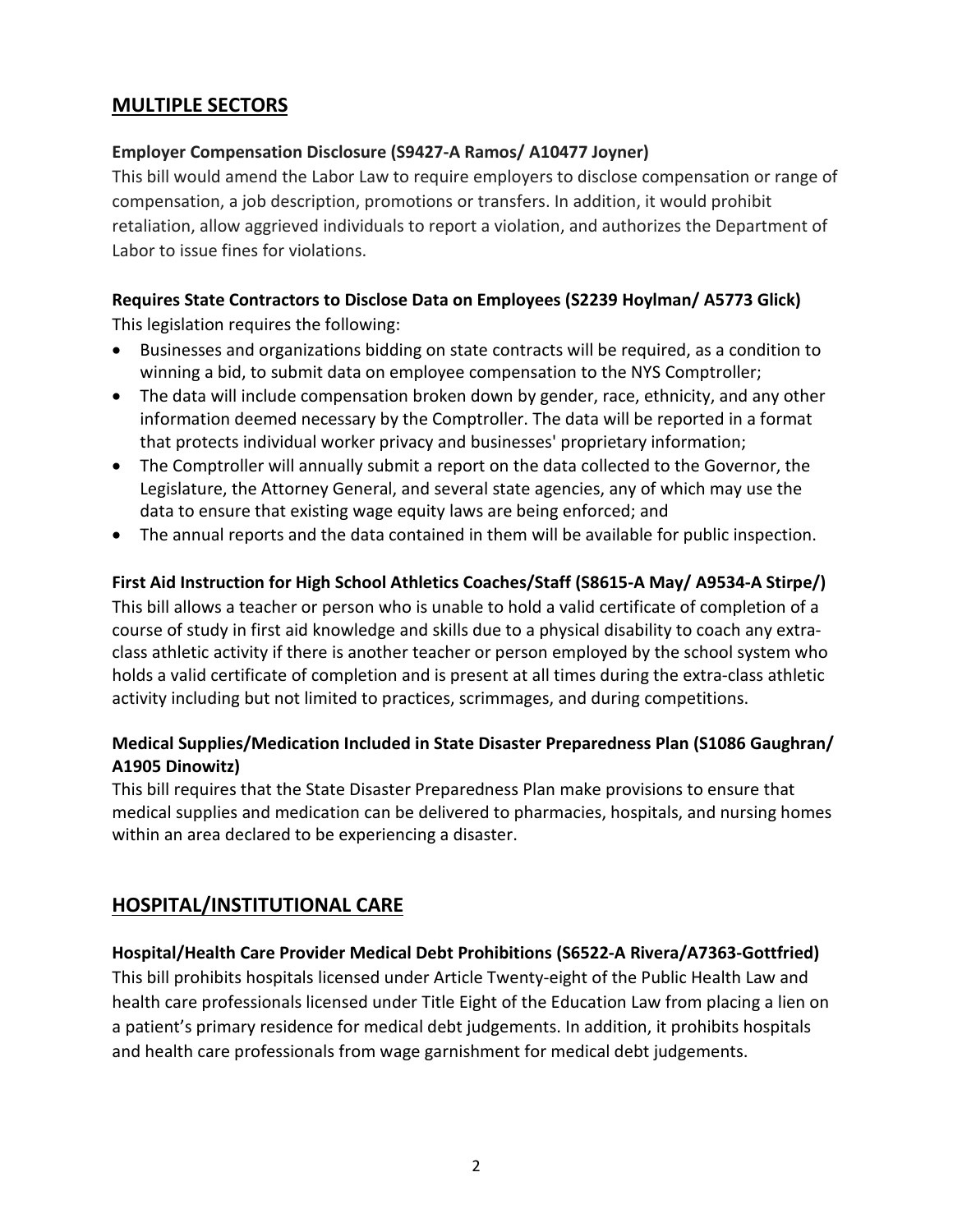# **Facility Fees Charged by Hospitals and Health Care Professionals (S2521-A Rivera A3470-C Gottfried)**

This bill provides that no hospital, health care system, or health care provider may bill or seek payment from a patient for a facility fee that is not covered by the patient's health insurance unless the patient was notified prior to the date of service that such fee would be applicable. If a health care provider enters into a business relationship with a hospital or health care system that will result in the provider's patients being subject to facility fees, the health care provider must notify its patients of the change.

## **Compliance with Medicare/Medicaid Antimicrobial Stewardship Programs (S7717 Kavanagh/ A8787 Woerner)**

This bill clarifies that general hospitals and nursing homes must meet the federal standards for antimicrobial stewardship programs in health care facilities including training requirements for infection prevention and control.

This bill was signed Chapter 83 of the Laws of 2022 on 2/24/2022.

# <span id="page-2-0"></span>**LONG TERM CARE/ HOME CARE**

## **Hospice Services for Assisted Living Programs (S7626 Rivera/ A 8006 Gottfried)**

This bill amends the public health law and the social services law, in relation to authorizing residents of assisted living programs to receive hospice services.

## **Prohibits the Future Establishment or Increased Capacity of For-Profit Hospice (S9387 Krueger/ A8472 Gottfried)**

This legislation prohibits the Public Health and Health Planning Council of the Department of Health from approving new applications for establishment, construction or increased capacity by for-profit hospice entities. Existing for profit hospices will remain approved but may not expand capacity.

## **Workers' Compensation Law for Mental Injury Premised Upon Extraordinary Work-Related Stress (S6373-B/A2020-A Reyes)**

This bill expands to all workers the ability to receive PTSD coverage under NYS Workers Compensation Coverage as it relates to work-related stress.

## **Restrictions on Consecutive Work Hours of Home Care Nurses (S4885 Savino/ A181-A Gunther)**

This legislation adds: article thirty-six of the public health law to the definition of employer; regularly scheduled home care visits to the definition of Regularly scheduled work Hours; Home Care visits to the existing law that no health care employer shall require a nurse to work more than that nurse's regularly scheduled work hours or home care visits. In addition, the bill amends section 6510-e of the education law to include home care visits to the terminology to make clear refusal to work overtime does not constitute abandonment.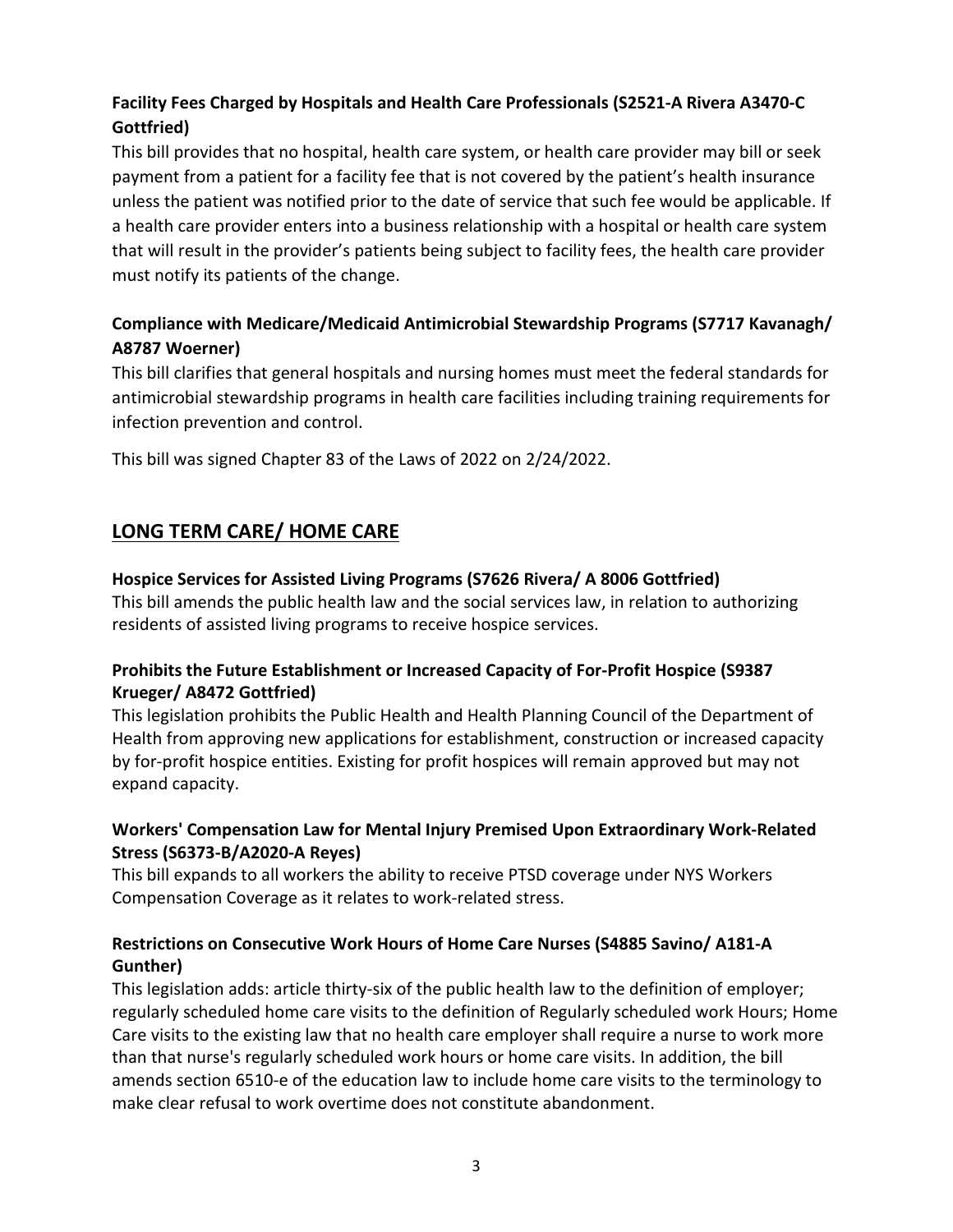## **Penalties for Employer Violations of Consecutive Work Hours for Nurses (S1997-A Jackson/ A286-A Gunther)**

Allows for the Commissioner of Labor to impose a civil penalty of an amount not to exceed \$1000 for a first violation, \$2000 for a second violation, and \$3000 for a third violation on any restrictions for consecutive hours of work by a nurse. The employee shall receive an additional 15% of the overtime payment from the employer for each violation as damages.

#### **Patients of Diverse Sexual Orientations and Gender Identities Home Care Curriculum (S2534- A Rivera/ A1880-A Dinowitz)**

This legislation will require the Department of Health to add a "patients of diverse sexual orientations and gender identities or expressions" module to the Home Care Curriculum and the Nurse Aide Training Program and require home health aides, personal care aides, personal care staff, and certified nurse's aides receive such training to help ensure that LGBTQ+ individuals of all ages get better, more culturally competent care.

#### **Multi-Agency Study on the Continuum of Caregiving (S5734-A Ryan/ A6202-A Barrett)**

This bill will direct a multi-agency study to be conducted by the commissioners of the Department of Health, the Office for the Aging, the Office of Children and Family Services, the Office for People with Developmental Disabilities, the Office of Mental Health, and the Depart ment of Labor to identify the various issues impacting formal and informal caregivers to ultimately determine the best approach to address the ever-increasing statewide continuum of caregiving workforce shortage.

#### **Makes Changes to the "Reimagining Long-Term Care Task Force" (S7776 May/ A8798 Cruz)**

This bill provides any data received by the task force is to be kept confidential, any findings regarding the coronavirus pandemic is due six months after the effective date and the final study is due one year after the effective date.

## **Clarifies Definition of "Greatest Social Need" Relative to the Older Americans Act of 1965 (S78-A Hoylman/ A7855 Bronson)**

This bill provides that for the purposes of the New York State Office for the Aging administering the federal Older Americans Act of 1965, the term "greatest social need" shall mean the need caused by noneconomic factors that restrict an individual's ability to perform normal daily tasks or that threaten his or her capacity to live independently. Such non-economic factors include physical or mental disability, language barriers, and cultural or social isolation caused by racial and ethnic status, sexual orientation, gender identity or expression, or HIV scats.

#### **Retaliatory Action & Releases of Personal Records (S5870 Gounardes/ A7101 Gonzalez-Rojas)**

The bill clarifies that release of personnel records to discount victims of workplace discrimination counts as a retaliatory action under the Human Rights Law and to provide additional recourse to victims of such retaliation including actions by the Attorney General.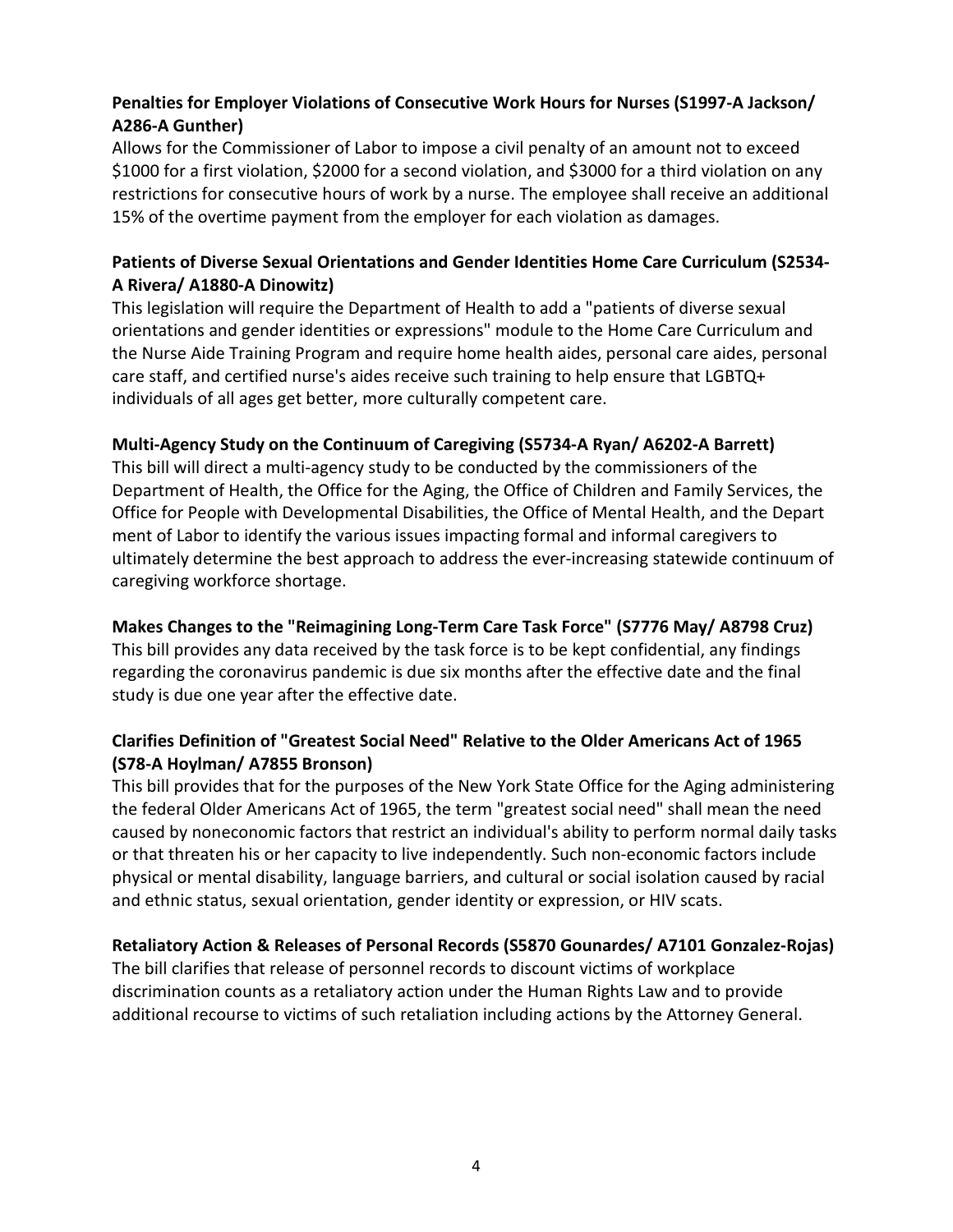# **Establishes the Office of Hospice and Palliative Care Access and Quality (S8206-A Hinchey/ A8881-A Wallace)**

This legislation creates the office of hospice and palliative care access and quality within the Department of Health and requires the appointment of a director of the office.

## **Allows for the Designation of a Simply Primary Essential Support for Medical Decisions (S7884 Addabo/ A8751 Pheffer Amato)**

This bill clarifies that a legal guardian of an individual with a disability is also someone who can designate an essential support person on the individual's behalf, in addition to the individual.

## **Includes Theft in the Definition of Elder Abuse (S7779 May/ A8799 Cruz)**

This bill provides amendments to Chapter 655 of the Laws of 2021 related to incorporating identity theft into the definition of elder abuse for the purposes of support services and programs for elder persons.

## **Enhancements to Annual Reports by the State Long-Term Care Ombudsman Program (S8617 May/ A10045 Clark)**

This bill amends the Elder Law to enhance the LTCOP annual report, including patterns of complaints, policy recommendations, and reporting about complaints. This also requires the annual report to include complaints of abuse, mistreatment, neglect, or fraud in facilities.

## <span id="page-4-0"></span>**HEALTH PROFESSIONS**

## **Professional Misconduct and Reproductive Health Care (S9079-B Kaplan/ A9687-B Rosenthal)** This legislation would prohibit professional misconduct charges against health care providers who provide reproductive health care to patients who reside in states where such services are illegal, if the provider is acting within their scope of practice. The provider's license shall not be revoked, suspended or annulled solely on the basis that the provider performed such service for a patient who resides in a state where it is illegal.

**Legal Protections for Abortion Service Providers (S9077-A Krueger/ A10372-A Rules (Lavine)** This legislation provides judicial protections for abortion providers in New York by providing an exception for extradition by the Governor, stating a police officer shall not arrest a person for performing an abortion, stating that no state or local law enforcement shall cooperate with or provide information to out of state agencies or departments regarding lawful abortions performed in New York State and the courts and county clerks shall not issue subpoenas in connection with out-of-state abortion proceedings which were legally performed in New York State.

#### **Medical Malpractice and Reproductive Health Care (S9080-B Hinchey/ A9718-B Rosenthal)**

This legislation prohibits medical malpractice insurance companies from taking any adverse action against a reproductive health care provider who provides legal reproductive health care.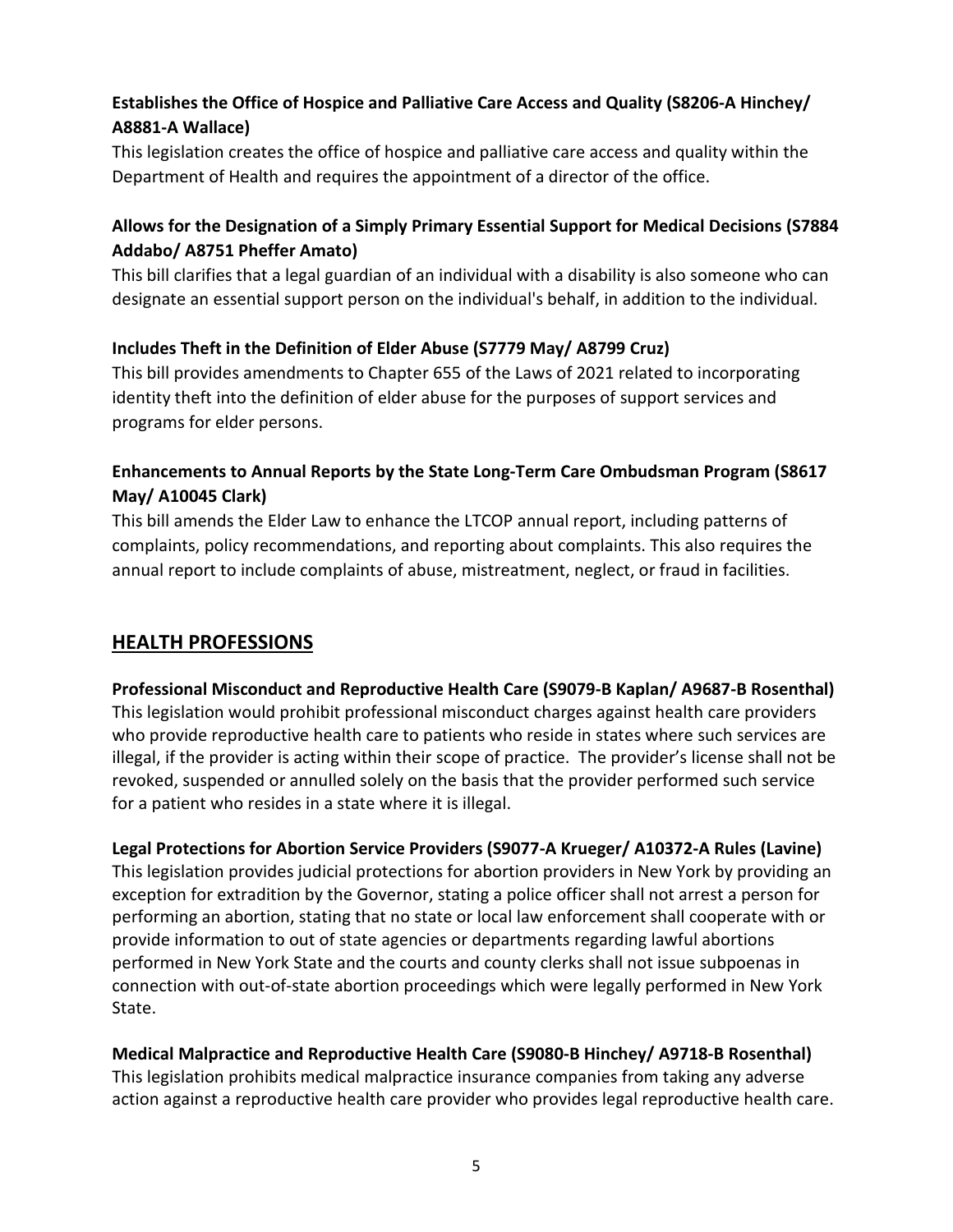## **Wrongful Death (S74-A Hoylman/ A6770 Weinstein)**

This bill would amend the estates, powers, and trusts law to authorize an award in a wrongful death action to include compensation for grief or anguish, the loss of love or companionship, loss of services and support, and the loss of nurture and guidance.

#### **Red Flag Law: Extreme Risk Protection Orders (S9113-A Skoufis/ A10502 Cahill)**

This bill authorizes specified healthcare professionals including licensed physicians, psychiatrists, psychologists, registered nurses, clinical social workers, clinical nurse specialists, certified nurse practitioners, clinical marriage and family therapists, registered professional nurses, licensed master social workers or licensed mental health counselors, to apply for an extreme risk protection order, and it requires police and district attorneys to apply for extreme risk protection orders if there is probable cause that a person poses a threat.

#### **Licensure and Certification Requirements: Applied Behavioral Analysts (S9402 Stavisky/ A10454 Glick)**

This bill updates certification requirements for New York State licensed Applied Behavioral Analysts. Graduates seeking licensure must be under the supervision of a licensed Behavioral Analyst who is licensed and registered in New York State and employed in a setting authorized to provide applied behavior analysis services in the State, acceptable to the State Education Department (SED). The supervising licensed Behavioral Analyst shall submit, upon commencing the supervision of any graduate, on a form prescribed by SED, a sworn statement attesting to compliance with these requirements. The supervising Behavioral Analyst is subject to the full disciplinary and regulatory authority of the Board of Regents and SED.

#### **Clinical Peer Reviewer Definition (S8113 Cleare/ A879 Gottfried)**

This legislation amends the public health law and insurance law to clarify that a health plan's "clinical peer reviewer" or utilization review agent not be just a physician, as is currently required, but also by board-certified or board eligible in the same or similar specialty as the physician who typically recommends the treatment or manages the condition under review. Also requires all clinical peer reviewers to be licensed or certified in NYS.

#### **Address Confidentiality Program (S9384-A Cleare/ A9818-A Paulin)**

This legislation allows reproductive health care services providers, employees, volunteers, patients, or immediate family members of reproductive health care services providers to enroll in the address confidentiality program run by the Department of State.

#### **Physician Assistants under Medicaid Managed Care (S5956-A Rivera/ A6056 Gottfried)**

This legislation allows physician assistants to be recognized as primary care providers for those enrolled in Medicaid managed care.

#### **Clinical Laboratory Practitioners (S7020-B Rivera/ A10162-A Glick)**

This legislation establishes requirements for licensure of histotechnologists and changes the term "histological technician" to "histotechnician." The bill allows national licensing and certification to fulfill the education requirements for a clinical laboratory technician to become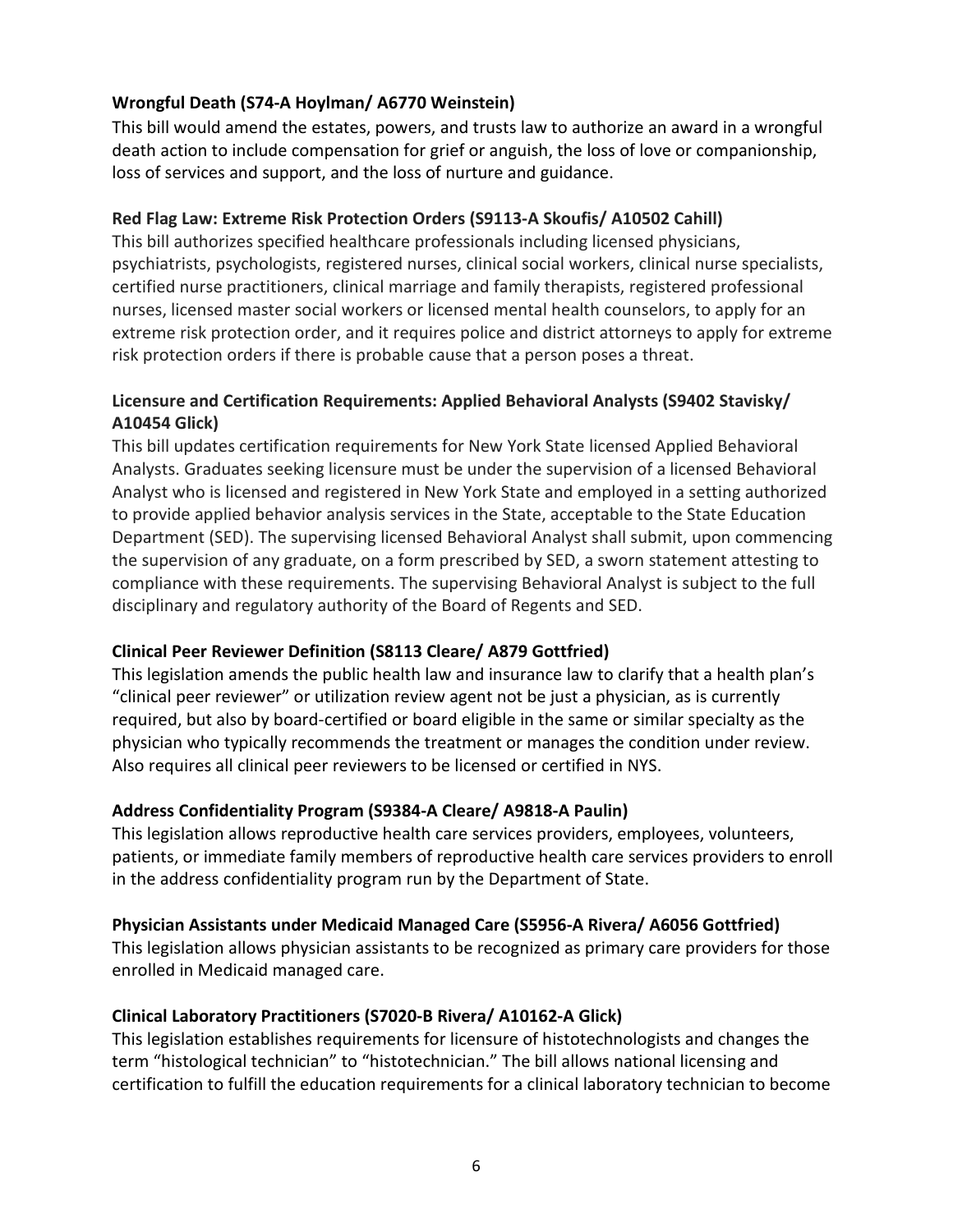a clinical laboratory technologist. The bill also allows national licensing and certification to full education requirements for a cytotechnologist in New York.

#### **Cytomegalovirus Awareness (S6287-C Mannion/ A7560-B Rosenthal L)**

This legislation requires that information on the risks associated with and transmission of Cytomegalovirus (CMV) be added to the training and information already required of childcare providers and that NYSDOH provide informational materials on the risks and transmission of CMV to physicians who provide OB/GYN care to provide to pregnant patients at upon their initial visit.

## **Limiting Liability: First-Response Emergency Vehicles (S8031-A Felder/ A8933-A Eisenstein)**

This bill limits the liability of operators and owners of first-response emergency vehicles by providing for a rebuttable presumption that the driver of an emergency vehicle involved in exceeding the speed limit, running a red light, or driving in a bus lane is not liable for monetary penalties if they provide evidence that at the time of the infraction, the vehicle was involved in a medical emergency call and that the operator of the vehicle is a medically trained first responder.

## **Crisis Training: Emergency Medical Services Personnel and Firefighters (S7144 Sanders/A7686 Frontus)**

This bill adds firefighters and emergency medical services personnel to required training for mental health first aid, implicit bias training, and naloxone training.

#### **Occupational Therapists: Treatment Without Referral (S5663-A Kennedy/ A3202 McDonald)**

This bill authorizes occupational therapists (OTs) to treat patients without a referral by a physician, nurse practitioner, or other health care provider when the OT has practiced on a fulltime basis equivalent to not less than three years. In addition, the OT must provide written notice to each such patient that the occupational therapy may not be covered by the patient's health care plan without a referral and may be covered if rendered pursuant to a referral.

## **Commission of The Deaf, Deafblind and Hard of Hearing (S1852-B Skoufis/ A6710-B Zebrowski)**

This bill establishes a nine-member Commission of the Deaf, Deafblind and Hard of Hearing. The Commission and Executive Director would be responsible for guiding policy and resources on how New York State can meet the needs of the deaf, deafblind and hard of hearing communities. Responsibilities of the Commission include creating a statewide plan for delivering services, marinating a website and referral system for complaints, expanding employment opportunities, and developing government policies for consideration by the Governor and the Legislature.

The bill requires the Commission to forward any complaints of abuse and neglect, as defined under Section 491 of the Social Services Law, affecting deaf, deafblind and hard of hearing individuals to the central register.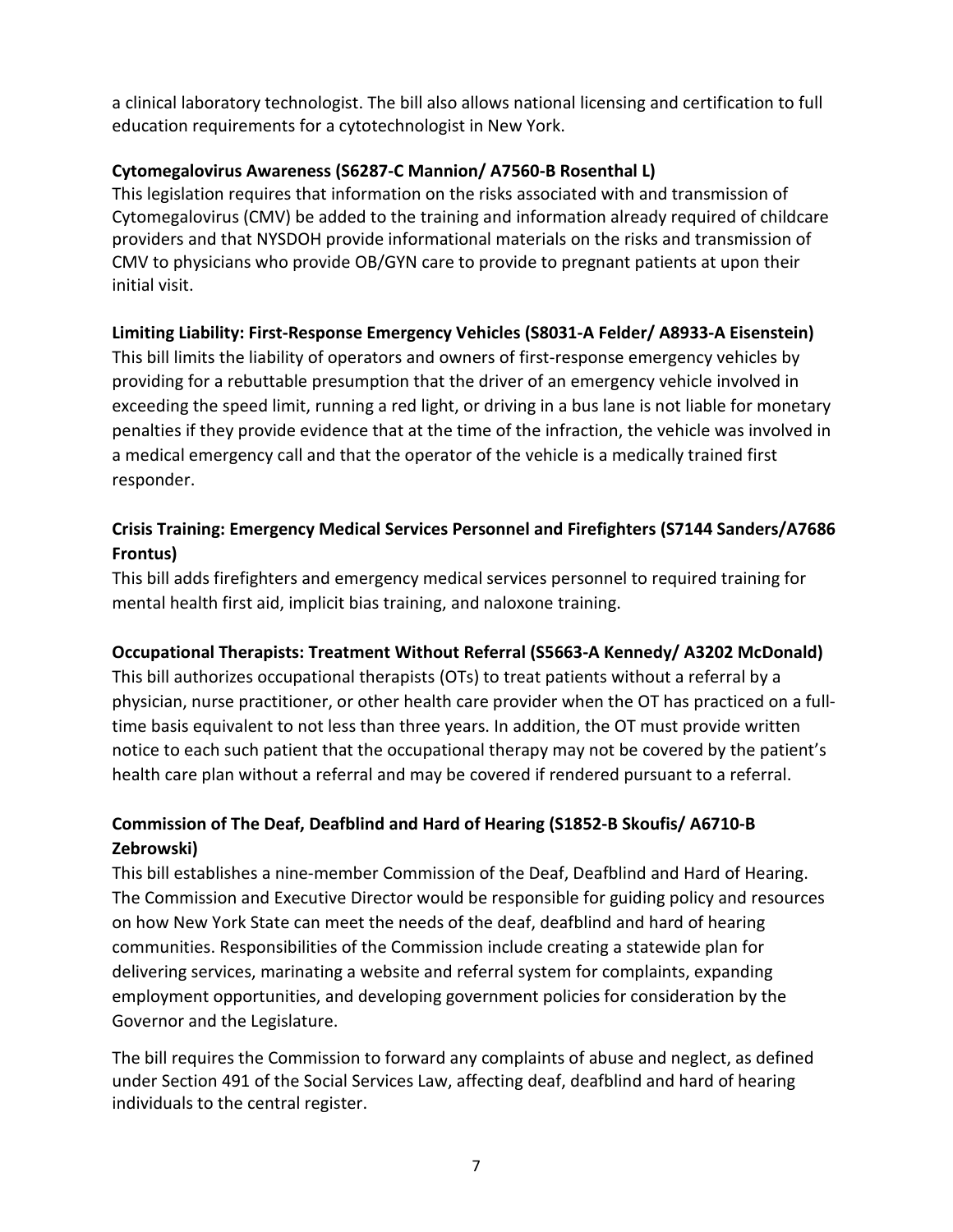## **Premium Reduction for Physicians/Midwives (S3010-A Ramos/ A8392-A Paulin)**

This legislation would allow the Commissioner of Health to approve professional education courses covering risk management strategies in obstetrics, including information on potential risks and strategies to fully inform patients of risks associated with their decisions. Physicians and licensed midwives who successfully complete a risk reduction course may receive CME and a premium reduction for insured physicians or licensed midwives.

## **Non-Opioid Treatment Alternatives for Neuromusculoskeletal Conditions (S4640 Rivera/ A273 Gottfried)**

The legislation would require physicians to consider pain management alternatives for patients who are seeking treatment for any neuromusculoskeletal condition before choosing an opioid prescription. The physician should discuss treatment options with the patient including acupuncture, chiropractic, massage therapy, physical therapy, occupational therapy, cognitive behavioral therapy, non-opioid medications, interventional treatments and non-clinical activities such as exercise.

## **Primary Care Reform Commission (S6534-C Rivera/ A7230-B)**

This legislation establishes the Primary Care Reform Commission which will be tasked with reviewing, examining, making finds on the level of primary care spending by all payers and publish an annual report on the findings. The Commission is responsible for defining and measuring New York's baseline spending on primary care, setting targets for enhanced investments in primary care, and testing pilot programs to identify the most promising models that will improve primary care infrastructure and lower costs to patients or the total cost of health care.

## **Informed Consent Provisions Added to Hospital Patient's Bill of Rights (S1172-C Rivera /A9677 Tapia)**

This legislation requires general hospitals to ensure the following rights for patients:

- The right to receive all information necessary to give informed consent for any proposed intervention, procedure or treatment including information regarding foreseeable risks and benefits of the proposed intervention, procedure or treatment;
- The right to receive complete information of a patient's condition, prognosis, and clinical indications for the proposed intervention, procedure, or treatment;
- The right to be informed of the name, position and functions of any hospital staff including medical students and physicians exempt from NYS licensure who provide faceto-face care or direct observation to a patient;
- The right to receive information related to alternative treatment options, including the risks and benefits of such treatment options that take into account any known preconditions;
- The right to refuse the proposed intervention, procedure, or treatment and to be informed of the clinical effects of refusal;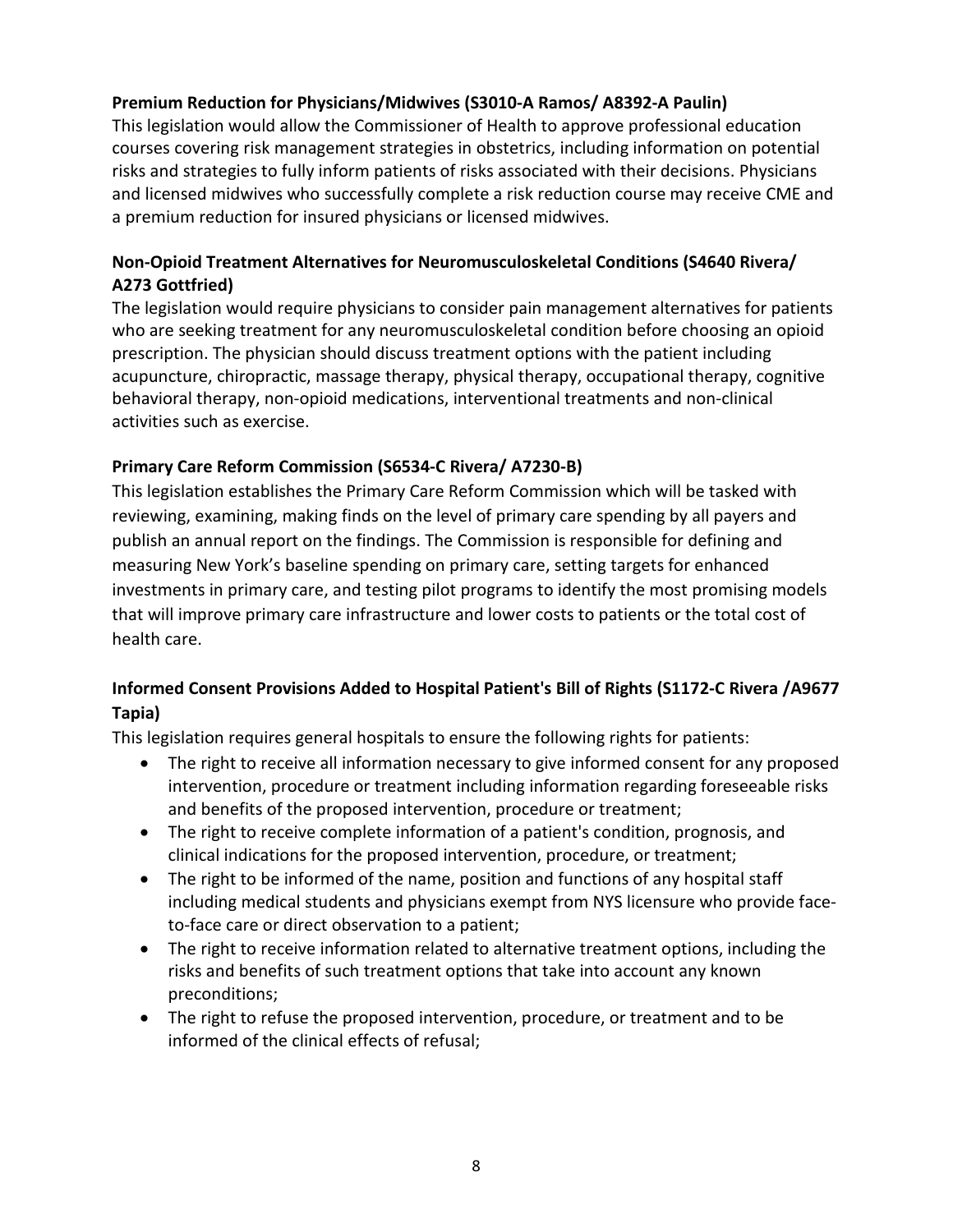- The right to engage and participate in the process of informed consent, including the patients right to ask any questions they might have and have them answered satisfactorily as deemed reasonable
- The right to be informed of any human subjects research that may directly affect a procedure or treatment received by the patient and to provide voluntary written informed consent to participate, should thpatient be an appropriate candidate for such research, as determined by the attending physician. Informed consent for such human subjects research shall conform with federal requirements related to protections for human research subjects, and any other applicable laws or regulations.

## **Additional EMT Length of Service Award Program Credits (S7399-A Gaughran/ A8328-A Stern)** This bill will give local governments the ability to increase the number of years of service that a participating volunteer ambulance worker as part of the Length of Service Award Program (LOSAP). This will allow for additional credits for the many volunteer ambulance workers who are still actively participating after forty years of service.

# <span id="page-8-0"></span>**SCHOOL-BASED HEALTH CENTERS**

## **Permanent Medicaid Managed Care Carve-Out (S8447 Rivera/ A9288 Gottfried)**

This bill would maintain the 25-year long status quo to allow School-Based Health Centers (SBHCs) to remain carved-out of the Medicaid Managed Care Program (MMCP) and to continue to receive Medicaid on a fee-for-service basis.

# <span id="page-8-1"></span>**PHARMACY**

## **Medication Synchronization in Medicaid (S431-A Hoylman/ A187 Gottfried)**

This legislation would allow pharmacists to synchronize the dispensing of multiple prescriptions for Medicaid enrollees so they may pick up multiple prescription refills at once. The bill requires agreement by the patient, prescriber and pharmacist to do so and applies to medications for chronic conditions, that are not schedule II controlled substances or schedule III that contain hydrocodone. The bill requires coverage under fee for service Medicaid and Medicaid managed care for a partial fill and permits pro-rated cost sharing but keeps the dispensing fee whole. A prescription may be synchronized once unless the prescriber changes the dosage or frequency or prescribes a different drug.

#### **Co-Pays for Opioid Treatment Medication (S5690 Harckham/ A372 Rosenthal L)**

This legislation requires state-regulated commercial health insurers to cover the treatment of an opioid treatment program with a co-payment during the course of treatment. Opioid treatment program applies to treatment of individuals with an opioid antagonist treatment medication.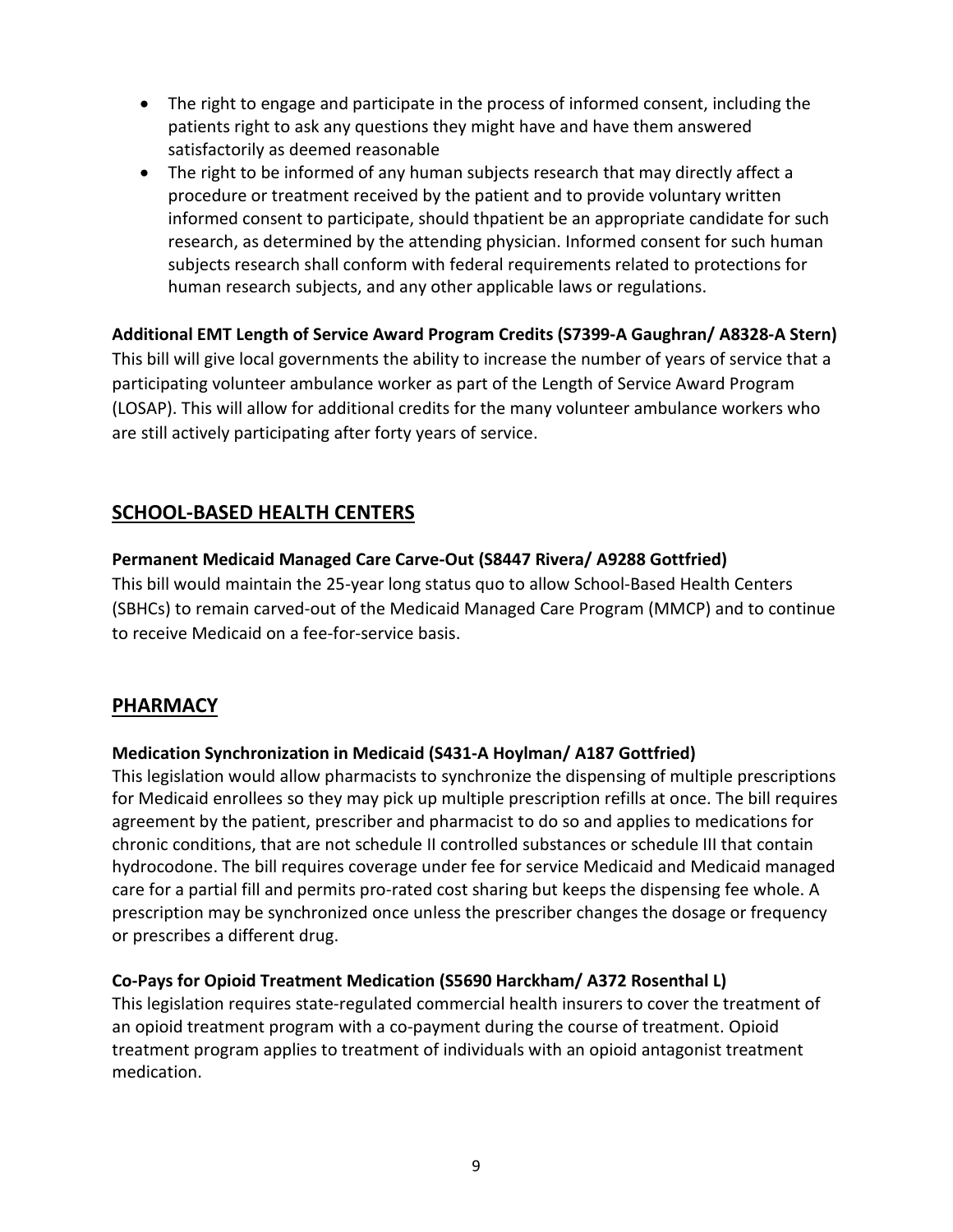## **Restricts Sale of OTC Diet Pills and Supplements (S16-D Mayer/ A431-C Rozic)**

This legislation prohibits the sale of over-the-counter diet pills or dietary supplements for weight loss or muscle building to those under age 18 unless prescribed or order by a health care provider.

#### **CoPay Assistance Programs (S5299-A Rivera/ A1741-A Gottfried)**

This legislation requires state-regulated commercial health insurers to allow copay assistance program for patient out of pocket drug expenses to count toward their cost sharing requirements.

#### **Step Therapy for Mental Health Treatment (S5909 Kaminsky/ A3276 Gunther)**

This legislation prohibits state-regulated commercial health insurers from applying fail first or step therapy requirements for the diagnosis and treatment of mental health conditions including drug coverage.

#### **Thirty-Day Emergency Supply of Medications (S4856 Reichlin-Melnick/ A7469 Cruz)**

This legislation requires state-regulated commercial health insurers that provide coverage for prescription drugs to include coverage of an immediate, additional 30-day supply of a prescription drug during a state disaster emergency.

#### **Interchangeable Biological Products (S8465 Rivera/ A8519 Gottfried)**

Makes permanent the law that allows pharmacists to substitute FDA-approval biosimilar medications under certain conditions.

#### **Price Gouging of Medication (S3081-B Salazar/ A5860-B Reyes)**

This legislation adds medications to the list of goods and services that can be classified as possibly being subject to price gouging when listed in short supply by the US FDA. The bill states that no manufacturer, supplier, wholesaler, distributor or retailer of any drug subject to a shortage is permitted to sell or offer for sale any such drug for an amount which represents an "unconscionable excessive price." Under the bill, the courts would determine if the price established for a drug in short supply is "unconscionable excessive" and the bill establishes the criteria for the court to consider such determination. Also, the bill extends medication price gouging prosecution powers to the Attorney General of New York State.

#### **Patient Rx Information and Choice Expansion Act (S4620-C Breslin/ A5411-D McDonald)**

This legislation requires real-time, patient specific, prescription drug out of pocket cost information to be provided at the point of prescribing by establishing an integration requirement for health insurers/pharmacy benefit managers by July 1, 2023. Information that would be provided in the real time benefit tool would include prescription cost and benefit information, cost sharing, eligibility, alternatives and prior authorization requirements.

#### **Long Acting Injectable Medications (S4870-B Breslin/ A3040-B McDonald)**

This legislation would authorize licensed pharmacist to administer long acting injectable medications into the deltoid muscle for the treatment of mental health and substance use disorders pursuant to a prescription or non-patient specific order from a licensed prescriber.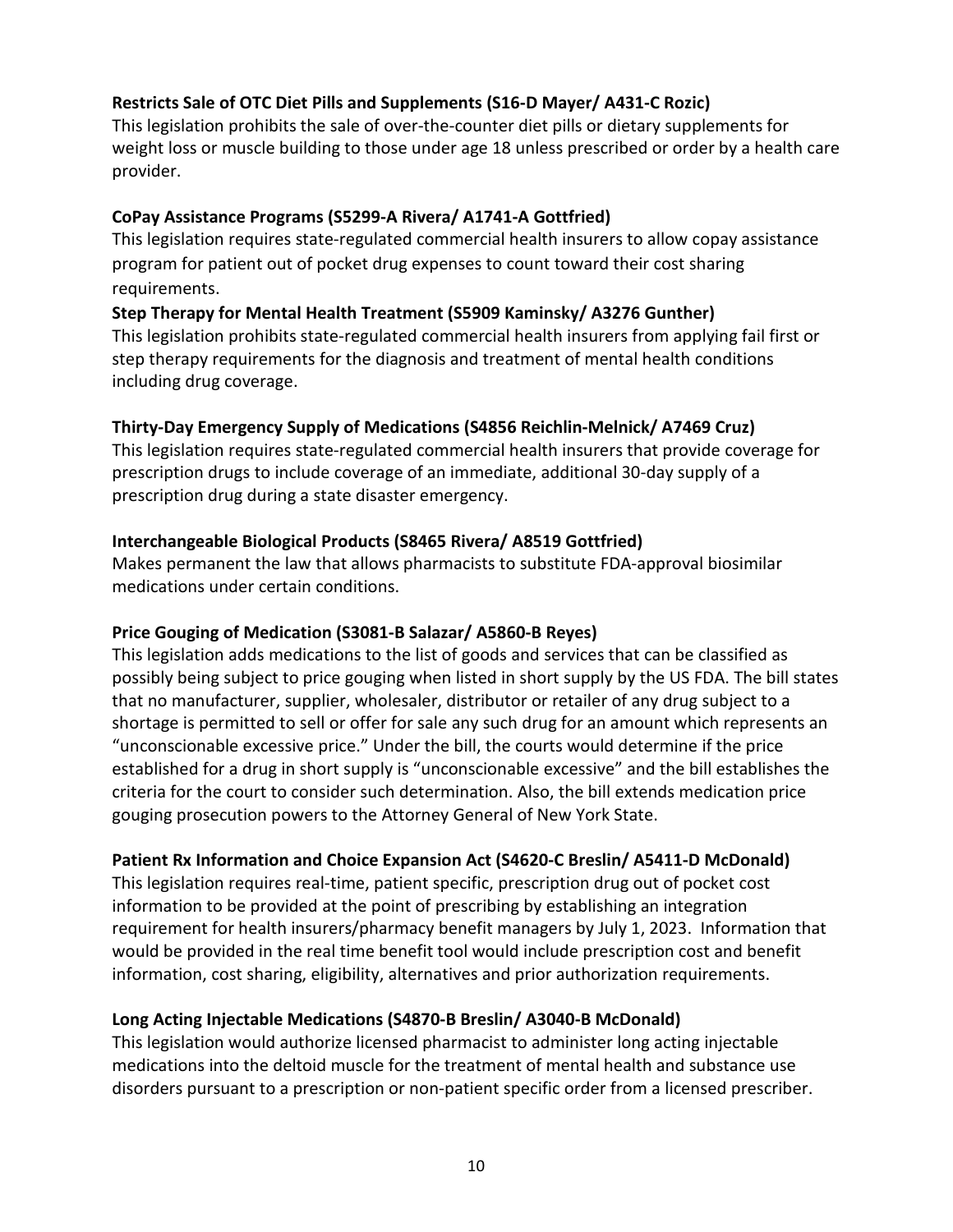Administration would not commence until after the patient has received the initial injection and is considered eligible for maintenance treatment from a licensed prescriber. NYSDOH in consultation with other relevant state agencies shall issues regulations to include requirements for training, maintaining continued competency, pre-administration consent and education. Reporting of such administration to the patient's licensed prescriber is required.

#### **Rescheduling Controlled Substances (S8618 Rivera/ A9722 Reyes)**

This legislation would require the Commissioner of NYSDOH, by regulation, to reclassify a compound, mixture or preparation containing a Schedule I, II, II, IV, or V substance if rescheduled by federal regulation to bring consistency and parity between the New York schedule and federal schedule for these drugs.

#### **Nonresident Pharmacies (S9448 Brouk/ A5413-A Dinowitz)**

This legislation allows pharmacies to receive prescription drugs from other pharmacies outside of New York that are not registered with NYSED in the case of a public health emergency. The nonresident pharmacies shall be appropriately licensed in their home states and adhere to additional documentation requirements.

# <span id="page-10-0"></span>**PUBLIC HEALTH/ PATIENT CARE**

## **Study on Unmet Needs of Pregnant Individuals & Impact of Limited Service Pregnancy Centers (S470 Hoylman/ A5499 Glick)**

This legislation authorizes the Commissioner of the State Department of Health (NYSDOH) to conduct a study and issue a report examining the unmet health and resource needs facing pregnant individuals and the impact of limited service pregnancy centers on the ability of individuals to obtain health care information and timely access to a comprehensive range of reproductive and sexual health care services.

#### **Professional Misconduct and Reproductive Health Care (S9079-B Kaplan/ A9687-B Rosenthal)**

This legislation would prohibit professional misconduct charges against health care providers who provide reproductive health care to patients who reside in states where such services are illegal, if the provider is acting within their scope of practice. The provider's license shall not be revoked, suspended or annulled solely on the basis that the provider performed such service for a patient who resides in a state where it is illegal.

#### **Legal Protections for Abortion Service Providers (S9077-A Krueger/ A10372-A Rules (Lavine)**

This legislation provides judicial protections for abortion providers in New York by providing an exception for extradition by the Governor, stating a police officer shall not arrest a person for performing an abortion, stating that no state or local law enforcement shall cooperate with or provide information to out of state agencies or departments regarding lawful abortions performed in New York State and the courts and county clerks shall not issue subpoenas in connection with out-of-state abortion proceedings which were legally performed in New York State.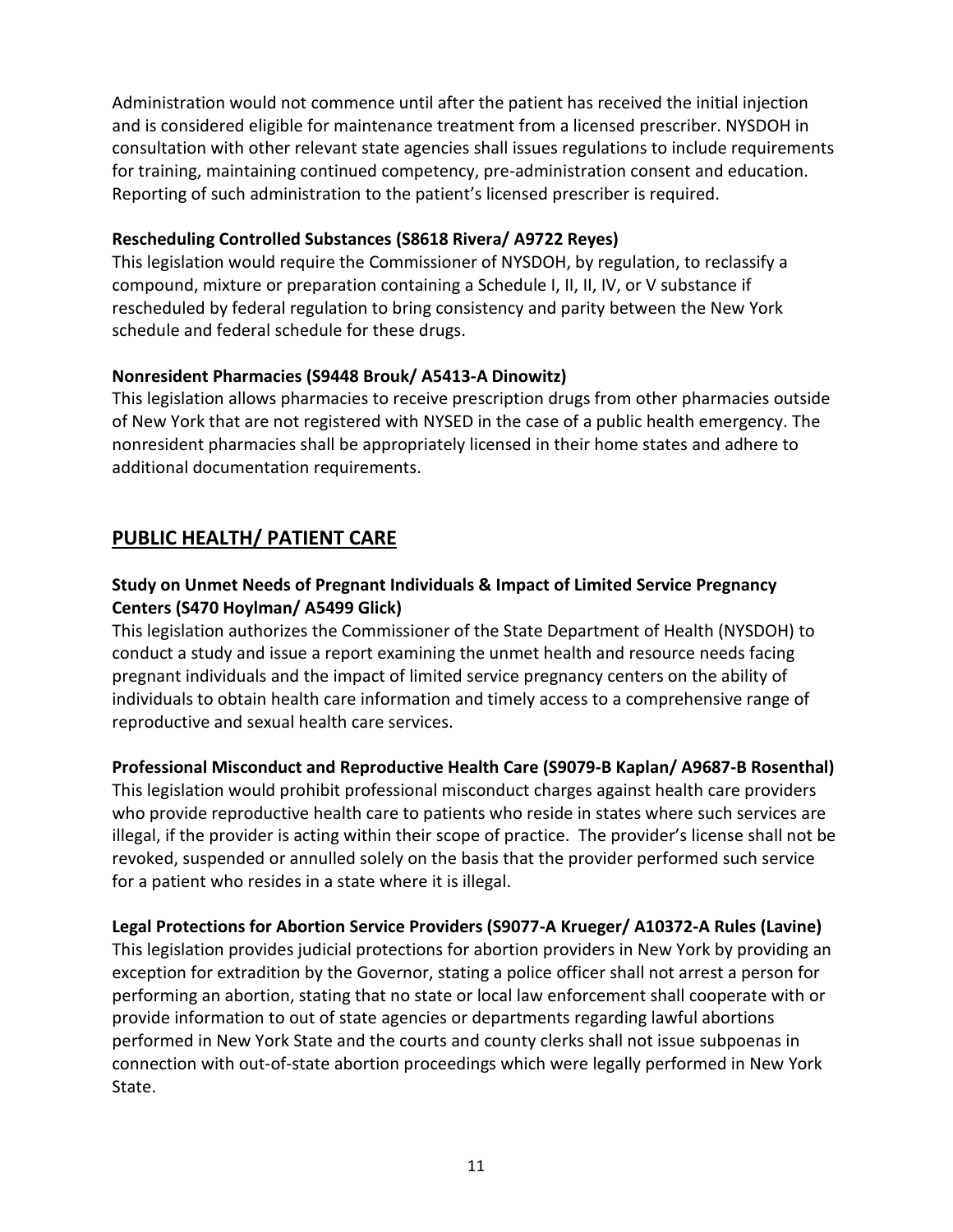#### **Medical Malpractice and Reproductive Health Care (S9080-B Hinchey/ A9718-B Rosenthal)**

This legislation prohibits medical malpractice insurance companies from taking any adverse action against a reproductive health care provider who provides legal reproductive health care.

#### **Address Confidentiality Program (S9384-A Cleare/A9818-A Paulin)**

This legislation allows reproductive health care services providers, employees, volunteers, patients, or immediate family members of reproductive health care services providers to enroll in the address confidentiality program run by the Department of State.

#### **Maternity Patient Leaflets (S8751 Brouk/ A9098-A Paulin)**

This legislation specifies the number of years that information currently provided on NYSDOH's website about hospital and birthing centers annual statistics on maternity related procedures performed to be the most recent five years for which data is available.

## **Vaccine Information Confidentiality (S6541-A Rivera/ A7326-A Gottfried)**

This legislation would strengthen the confidentiality protections on personal information related to vaccines regarding preventing disclosure of individually identifiable information in NYSIIS/CIR vaccine registries which could only be shared with the CDC for public health purposes. The bill would ensure that registry information can be used in professional misconduct proceedings. It also limits vaccine navigators from using personal information to schedule appointments or make other arrangements including requesting consent for use. The bill also prohibits vaccine providers from requiring individuals to sign up for bonus or loyalty cards as a pre-condition to making vaccine appointments. Finally, the bill requires providers of COVID-19 immunity passports to collect the minimal amount of information needed to verify an individual's vaccine or test status.

#### **Readily Available Rescue Inhaler Treatment Devices (S4935 Rivera/ A2440 Reyes)**

This bill expands the current epinephrine statute to the use of rescue inhaler treatment devices. The legislation requires that all entities and persons that currently have access to epinephrine through a non-patient specific prescription and are protected from liability when using such devices also have rescue inhaler devices readily available for life support and emergency assistance.

#### **Cytomegalovirus Awareness (S6287-C Mannion /A7560-B Rosenthal L)**

This legislation requires that information on the risks associated with and transmission of Cytomegalovirus (CMV) be added to the training and information already required of childcare providers and that NYSDOH provide informational materials on the risks and transmission of CMV to physicians who provide OB/GYN care to provide to pregnant patients at upon their initial visit.

## **Prevention and Screening for Elevated Lead Levels in Children (S5024-D Rivera/ A7325-C Peoples-Stokes)**

This legislation would enact Dakota's law and would require that primary health care providers provide parents of children under six years of age anticipatory guidance on lead poisoning prevention as part of routine care. Primary care providers would also be required to conduct a lead exposure risk assessment questionnaire at each routine well-child visit. Would also grant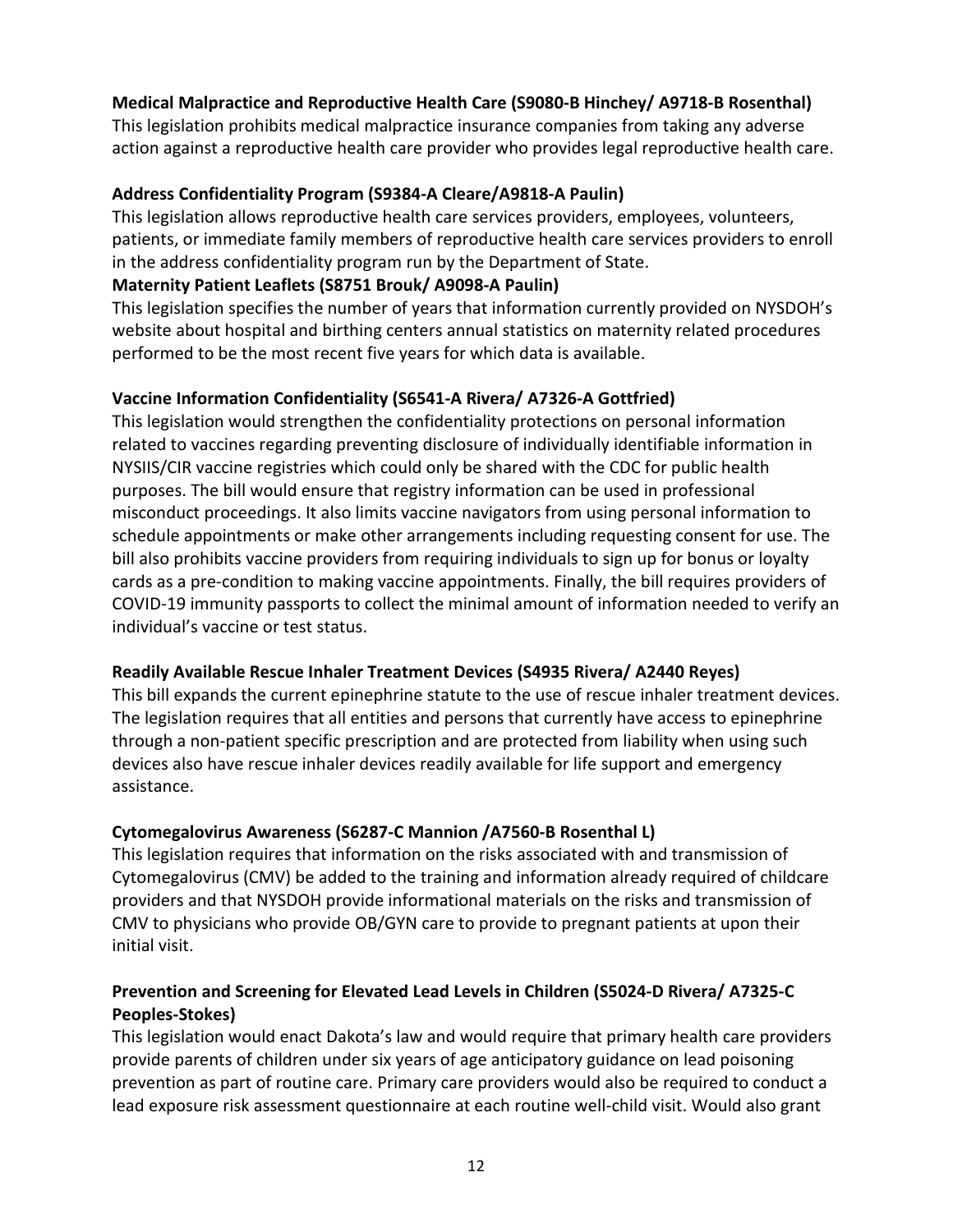pre-K institutions access to statewide immunization information system or citywide immunization registry and the blood lead information in such system for the purpose of confirming an enrolling student has been screened for lead.

## **Requires Certain Health Clubs to Have At Least One Automated External Defibrillator (AED) (S5262 Brooks/ A744 Wallace)**

This bill requires health clubs with fifty members or more to have at least one AED on the premises and ensure that the AED is available in a manner that provides obvious and ready accessibility to staff, members, and guests.

## **Prohibits Smoking in Public Parks (S4142 Stavisky/ A5061 Dinowitz)**

This bill prohibits smoking on any municipal or state operated park including includes beaches, boardwalks, marinas, playgrounds, recreation centers, group camps and all other property, equipment, buildings and facilities that are located at or on any property under charge or control of any state or local government.

## **Women's Health Service Provider Representative on PHHPC (S7628 Salazar/ A8536 Gottfried)**

This legislation raises the number of appointed members of the Public Health and Health Planning Council (PHHPC) from 24 to 25, and to require that the additional member be a representative of women's health service providers.

This bill was signed Chapter 179 of the Laws of 2022 on 5/3/2022.

## **Sickle Cell Disease Detection and Education Program (S5605-B Sanders/ A6430-B Hyndman)**

This legislation creates the Sickle Cell Disease Detection and Education Program and requires the Commissioner of Health to make grants available to approved organizations and community based organizations. It also establishes an advisory council and requires the Commissioner to submit an annual report.

## **Myalgic Encephalomyelitis/Chronic Fatigue Syndrome Education and Outreach Program (S6928-B Rivera/ A7712-B Gottfried)**

This bill adds myalgic encephalomyelitis/chronic fatigue syndrome to the education and outreach program administered by the Department of Health.

#### **Minority Coordinating Council on Asthmatic Affairs (S410-A Biaggi/ A5828 Reyes)**

This legislation enacts the Lydia Soto law which would establish a Minority Coordinating Council of Asthmatic Affairs to assess the asthma risk factors for minority citizens in NY. The Council would identify existing barriers to quality asthma treatment and care among minorities, develop action steps for addressing care issues, and launch a statewide asthma awareness campaign.

## **Tax Checkoff for Lyme Prevention Efforts (S6871-A Harckham/A7400-A Barrett)**

This legislation would allow for gifts for Lyme and tick-borne diseases education, research, and prevention. Contributions shall be in the whole dollar amount and not reduce the amount of state tax owed by the taxpayer. Contributions would be dedicated toward Lyme and tick-borne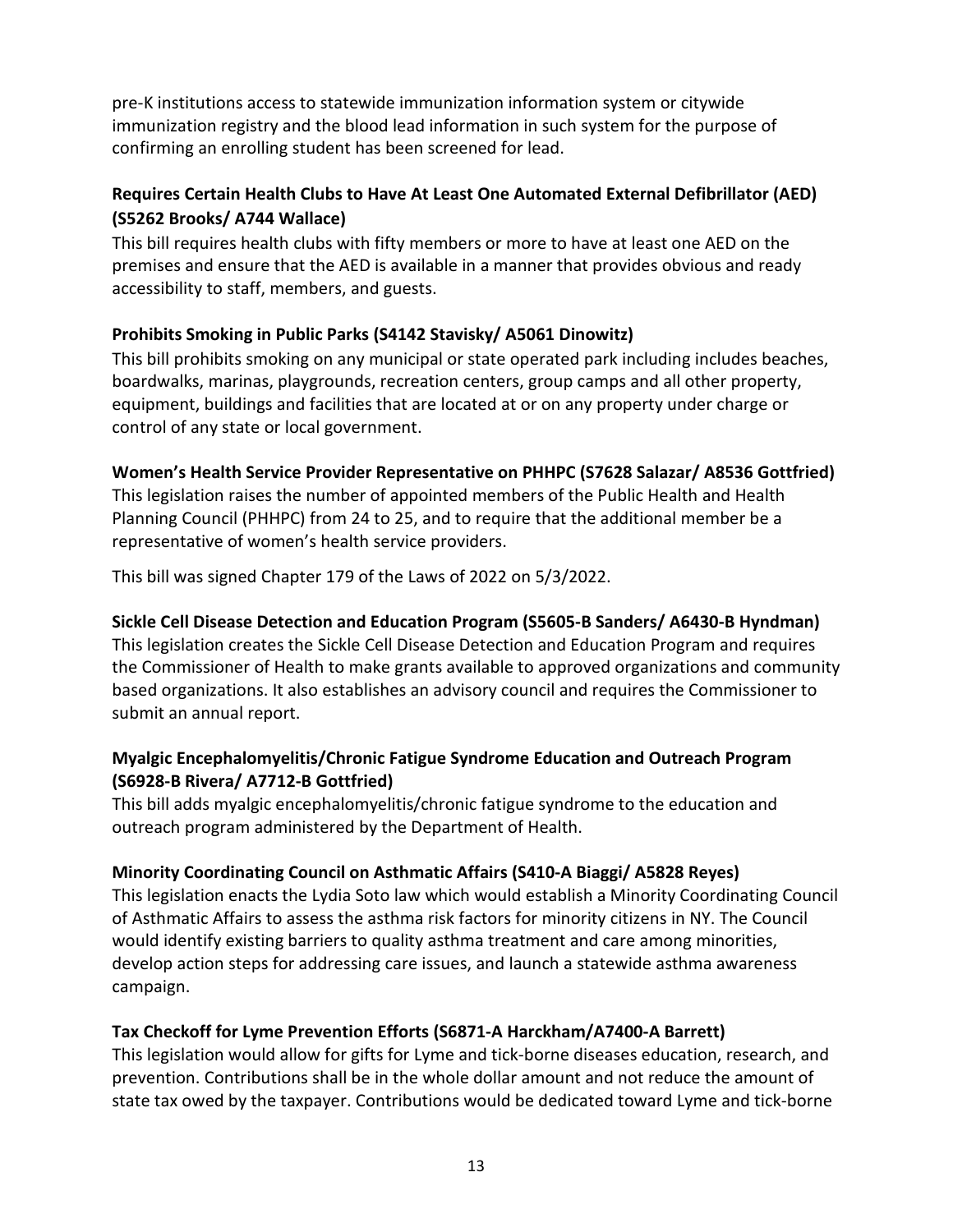diseases education, research, and prevention efforts approved by the Department of Health with reporting requirements for the utilization of such monies.

## **Financial Responsibility for Human Postexposure Rabies Treatment (7501 Hinchey/ A7408-A Gottfried)**

This legislation would require insurance coverage of postexposure treatment for rabies when authorized by a county health authority, and would require health care providers who are paid directly by the county health authority to accept a reimbursement rate set by the Commissioner of Health.

## **Newborn Glucose-6-phosphate Dehydrogenase Deficiency Screening (S7694 Rivera/ A8836 Gottfried)**

Amends Chapter 730 of the laws of 2021 and adds glucose-6-phosphate dehydrogenase deficiency and adrenoleukodystrophy to the list of disorders included in the State's Newborn Screening Program.

This bill was signed Chapter 70 of the Laws of 2022 on 2/24/2022.

## **Requires Information to be Provided to Patients at Risk of Sudden Unexpected Death in Epilepsy (S67-A Hoylman/ A3298-A Epstein)**

The bill would require health care practitioners to provide patients with epilepsy and at elevated risk for sudden unexpected death in epilepsy (SUDEP) with current and evidencebased information about SUDEP risk factors and conditions, as well as contact information for nonprofit organizations that provide support services for epilepsy conditions.

#### **Postpartum Depression Screening Test Impacts Study (S7753 Brouk/ A9102 Gonzalez-Rojas)**

This bill would require the Office of Mental Health in conjunction with the Department of Health and/or postpartum experts within the maternal health field to conduct a comprehensive study and prepare a report on the differential impacts of postpartum depression screening measures in relation to black and brown women and birthing people and to detect racial and other disparities within postpartum depression screenings.

## **Lactation Accommodations in Airports (S3866 Kennedy/ A7813 Solages)**

Establishes the Lactation Accommodation in Airports Act which would require airports to provide at minimum, a private room or location with a chair and electrical outlet away from public view for the purposes of providing lactation accommodations.

# <span id="page-13-0"></span>**BEHAVIORAL HEALTH**

## **Co-Pays for Opioid Treatment Program (S5690 Harckham/ A372 Rosenthal L)**

This legislation requires state-regulated commercial health insurers to cover the treatment of an opioid treatment program with a co-payment during the course of treatment. Opioid treatment program applies to treatment of individuals with an opioid antagonist treatment medication.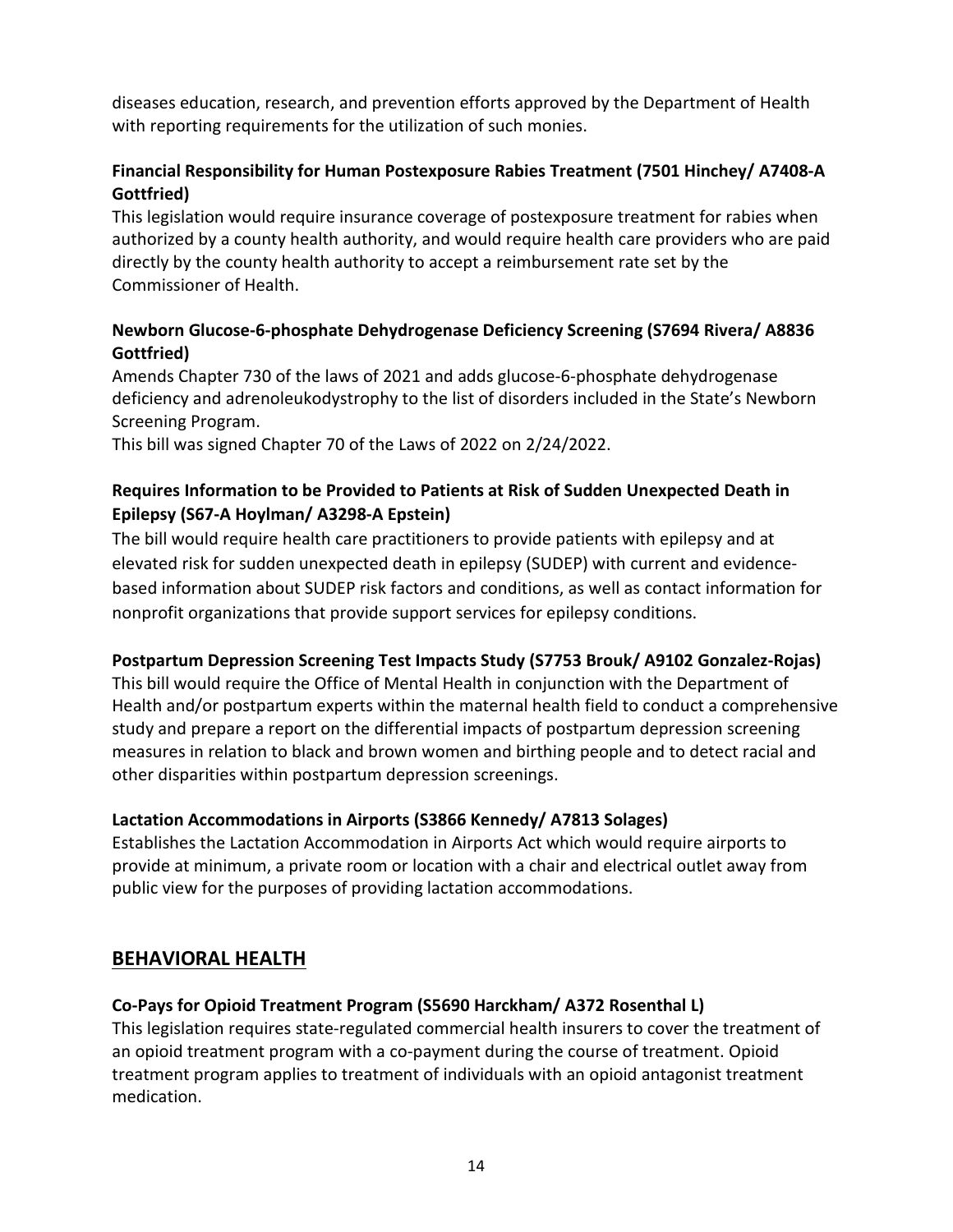## **Mental Health Practitioner Licensing (S9449 Brouk/ A6008-E Bronson)**

This legislation would establish a new privilege for certain mental health practitioners to diagnose and develop assessment-based treatment plans. In particular, the bill provides a pathway for Licensed Mental Health Counselors (LMHCs), Licensed Marriage and Family Therapists (LMFTs) and Psychoanalysts to apply and receive a privilege to diagnose and develop assessment-based treatment plans if they:

- File an application with the NYS Education Department (NYSED);
- Are licensed and registered as a LMHC, LMFT or psychoanalyst in NYS;
- Verify completion of 60 semester hour master's degree or higher including a core curriculum which includes at least 12 hours of clinical courses preparing them to diagnose and develop assessment-based treatment plans (note, those who have a master's degree or higher that did not complete the required hours may satisfy such requirement by completing equivalent post-graduate courses);
- Have at least 2000 hours supervised, direct client contact including diagnosis, psychotherapy, and development of assessment-based treatment plans; and
- Pay a fee of \$175 for privilege which is valid for the life of the holder unless revoked.

#### *Experience/Attestation*

Under the bill, the standard for experience is at least 2000 hours supervised experience in direct clinical contact including diagnosis or development of assessment-based treatment plans **OR** an attestation from a supervisor of an individual licensed prior to June 24, 2024 who is working in a facility or other supervised setting which attests that the licensee had at least 3 years direct clinical contact (application with such attestation must be submitted to NYSED within three years of the effective date of this section or 6/24/25.

#### *Privilege Required by 6/24/24*

The bill further states that LMHCs, LMFTs or psychoanalysts who engage in diagnosis or develop assessment-based treatment plans without a privilege may be charged with professional misconduct beginning 6/24/24.

*Diagnosis with Supervision through 6/24/25 in Applicable Facility/Supervised Setting* The bill also includes language saying nothing in the bill shall prohibit or limit a LMHC, LMFT or psychoanalyst from engaging in diagnosis and development of assessment-based treatment plans in a facility or other supervised setting under supervision through 6/24/25.

#### *Grandparenting of Unlicensed Personnel Employed by 6/24/22*

Based on the current law, unlicensed direct care workers in applicable O agency-regulated and supervised settings may continue to practice as they are currently as long as they were employed by 6/24/22 and remain employed there or move laterally in agency. New hires will be required to comply with this bill and LMHCs, LMFTs and Psychoanalysts will need to get their diagnosis privilege by 6/24/24 to diagnose independently.

#### *Limited Permit*

Finally, the bill includes a limited permit process to gain experience. The bill states that NYSED may issue a limited permit to an applicant who meets all qualifications for licensure, except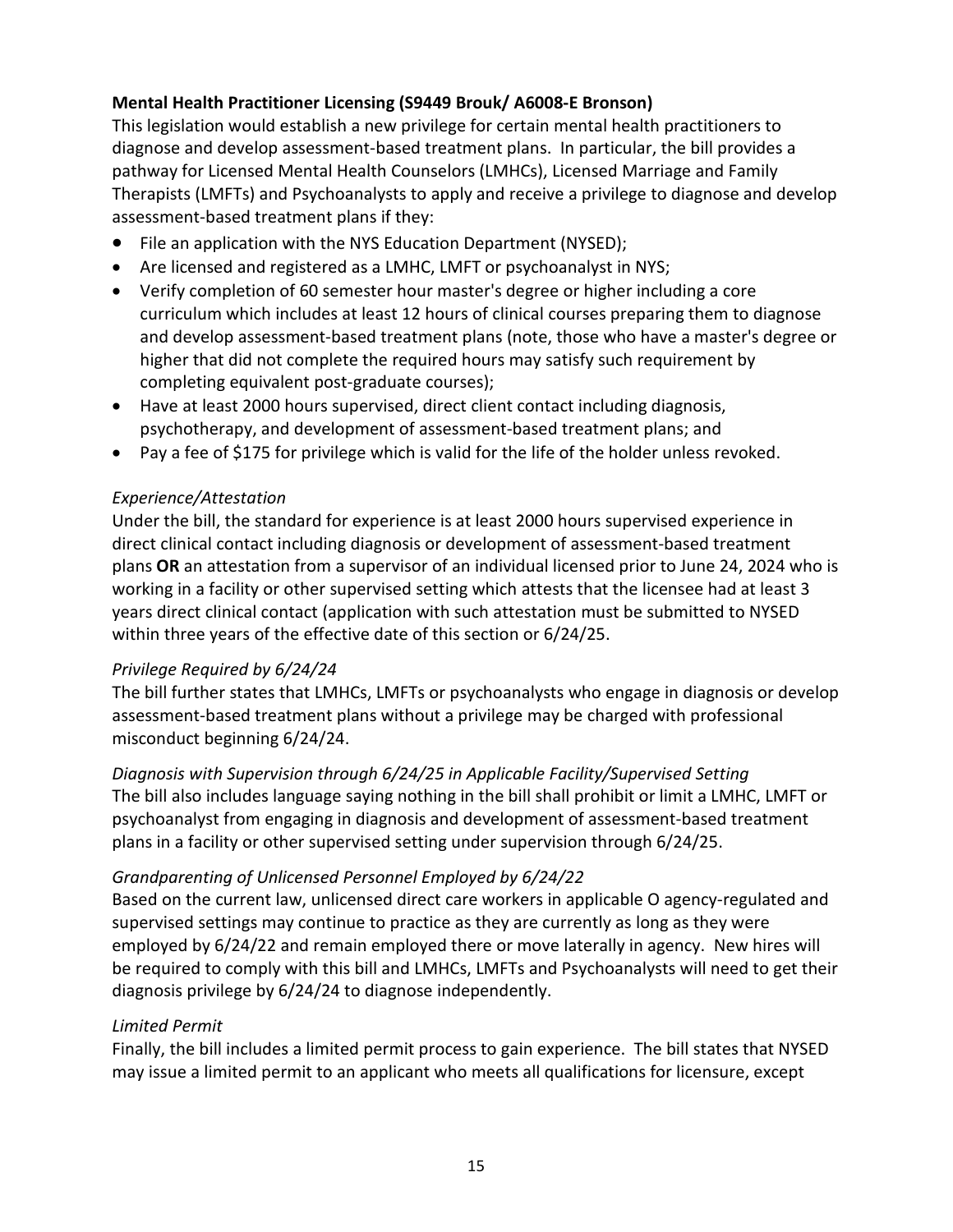exam or experience including those who are gaining experience for the diagnostic privilege, in accordance with regulations by NYSED.

## **Coverage for Outpatient Treatment for Mental Health Practitioners (S6574-A Kennedy/ A1171-A Bronson)**

Requires state regulated commercial health insurers which provide coverage for physician services to also coverage outpatient care by mental health counselors, marriage and family therapists, creative arts therapists, psychoanalysts and licensed clinical social workers.

## **Step Therapy for Mental Health Treatment (S5909 Kaminsky/ A3276 Gunther)**

This legislation prohibits state-regulated commercial health insurers from applying fail first or step therapy requirements for the diagnosis and treatment of mental health conditions including drug coverage.

## **Red Flag Law: Extreme Risk Protection Orders (S9113-A Skoufis/ A10502 Cahill)**

This bill authorizes specified healthcare professionals including licensed physicians, psychiatrists, psychologists, registered nurses, clinical social workers, clinical nurse specialists, certified nurse practitioners, clinical marriage and family therapists, registered professional nurses, licensed master social workers or licensed mental health counselors, to apply for an extreme risk protection order, and it requires police and district attorneys to apply for extreme risk protection orders if there is probable cause that a person poses a threat.

## **Reports on Community Reinvestment (S4253 Skoufis/ A6506 Gunther)**

This legislation codifies in law a requirement for the Commissioner of the Office of Mental Health (OMH) to provide monthly status reports on the community investments and impact on inpatient census to the Chairs of Senate Finance and Assembly Ways & Means and to post the reports on OMH's website.

## **Stakeholder Awareness of Behavioral Health Ombudsman Program (S8057-A Harckham/ A9344-A Steck)**

This legislation requires the Office of Addition Services and Supports (OASAS), in consultation with OMH to provide annual outreach services to other state and local entities, including Veteran's Services, OPWDD, the Office of Children and Family Services, Corrections or providers contracted by such agencies to make them aware of the independent substance use disorder and mental health ombudsman program.

## **Annual Report for Behavioral Health Ombudsman Program (S8219-A Harckham/ A9730 Gunther)**

This legislation requires that by October  $31<sup>st</sup>$  of each year, the substance use disorder and mental health ombudsman program shall submit an annual report summarizing its work and include recommendations to address systemic issues identified during the prior year. The report is to be submitted to the Governor, Senate President, Assembly Speaker and relevant Committee Chairs.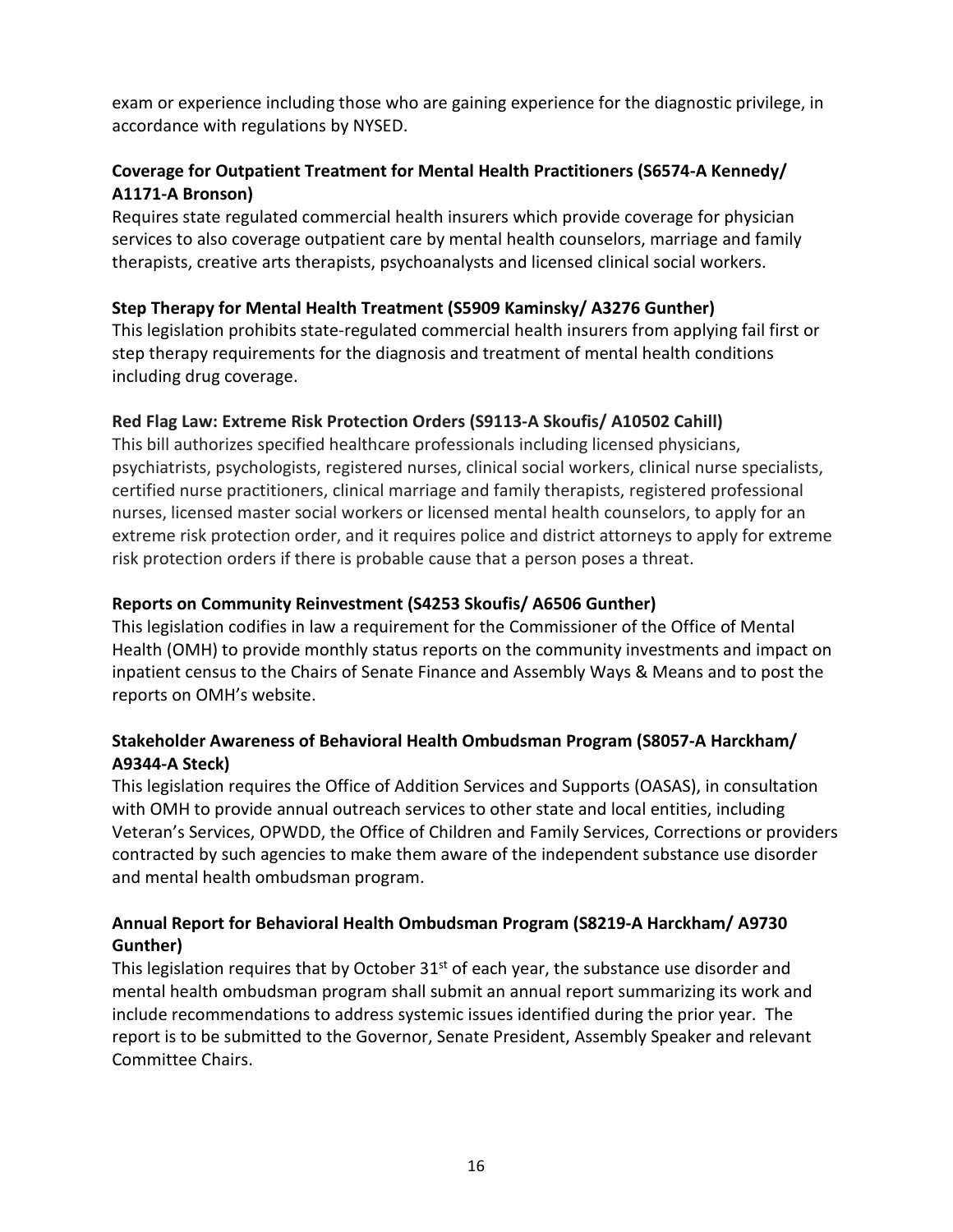#### **Mental Health Housing Study (S9041 Brouk/ A10139 Gunther)**

This legislation would establish a temporary commission to study aging in place in mental health housing and make recommendations on solutions to remove barriers including removing barriers in policy, procedure or regulatory changes, challenges in hiring health care professionals, an action plan for making residences ADA compliant, necessary training for residential staff and types of assistance to consider when transporting residents to care. The Commission would consist of nine members appointed by the Governor and Legislature and the Commission would be required to make a report on its findings, recommendations and any legislative or budgetary initiatives needed. The report would be due 12 months after the bill becomes law and the Commission would be repealed after the report is issued.

## **Crisis Respite Programs (S334-A Myrie/ A9743 Fernandez)**

This legislation would require OMH to develop and issue a report to the Governor and Legislative leaders one year after enactment of the bill looking at the need statewide for mental health short term and intensive crisis respite programs.

## **Opioid Overdose Education and Opioid Antagonists (S2976-A Harckham/ A348-A Braunstein)**

This legislation would require that a patient about to be discharged or conditionally released from an inpatient facility under OASAS or a correctional facility, who has been diagnosed with an opioid use disorder, be provided with opioid overdose education and two doses of an opioid antagonist and a prescription for an opioid antagonist for take home use.

## **Long Acting Injectable Medications for MH/SUD (S4870-B Breslin/ A3040-B McDonald)**

This legislation would authorize licensed pharmacist to administer long acting injectable medications into the deltoid muscle for the treatment of mental health and substance use disorders pursuant to a prescription or non-patient specific order from a licensed prescriber. Administration would not commence until after the patient has received the initial injection and is considered eligible for maintenance treatment from a licensed prescriber. NYSDOH in consultation with other relevant state agencies shall issues regulations to include requirements for training, maintaining continued competency, pre-administration consent and education. Reporting of such administration to the patient's licensed prescriber is required.

## **Fentanyl Abuse and Overdose Prevention Task Force (S8516 Savino/ A9348 Cusick)**

This legislation establishes the fentanyl abuse and overdose prevention task force which will contain sixteen members appointed by the Governor, Senate, Assembly, OMH, OASAS, and members representing the District Attorney's Association, the Superintendent of the State Police, and the NYS Association of Counties. The task force will meet quarterly and will be required to prepare a report containing the findings and recommendations of the task force within one year of the effective date.

#### **Alcoholism & Chemical Dependency Screening (S345 Kaplan/ A8419 Cymbrowitz)**

This legislation requires the Office of Addiction Services and Supports to develop training materials for screening for alcoholism and chemical dependency for health care providers and qualified health professionals which supports the expansion of screening, brief intervention and referral to treatment (SBIRT).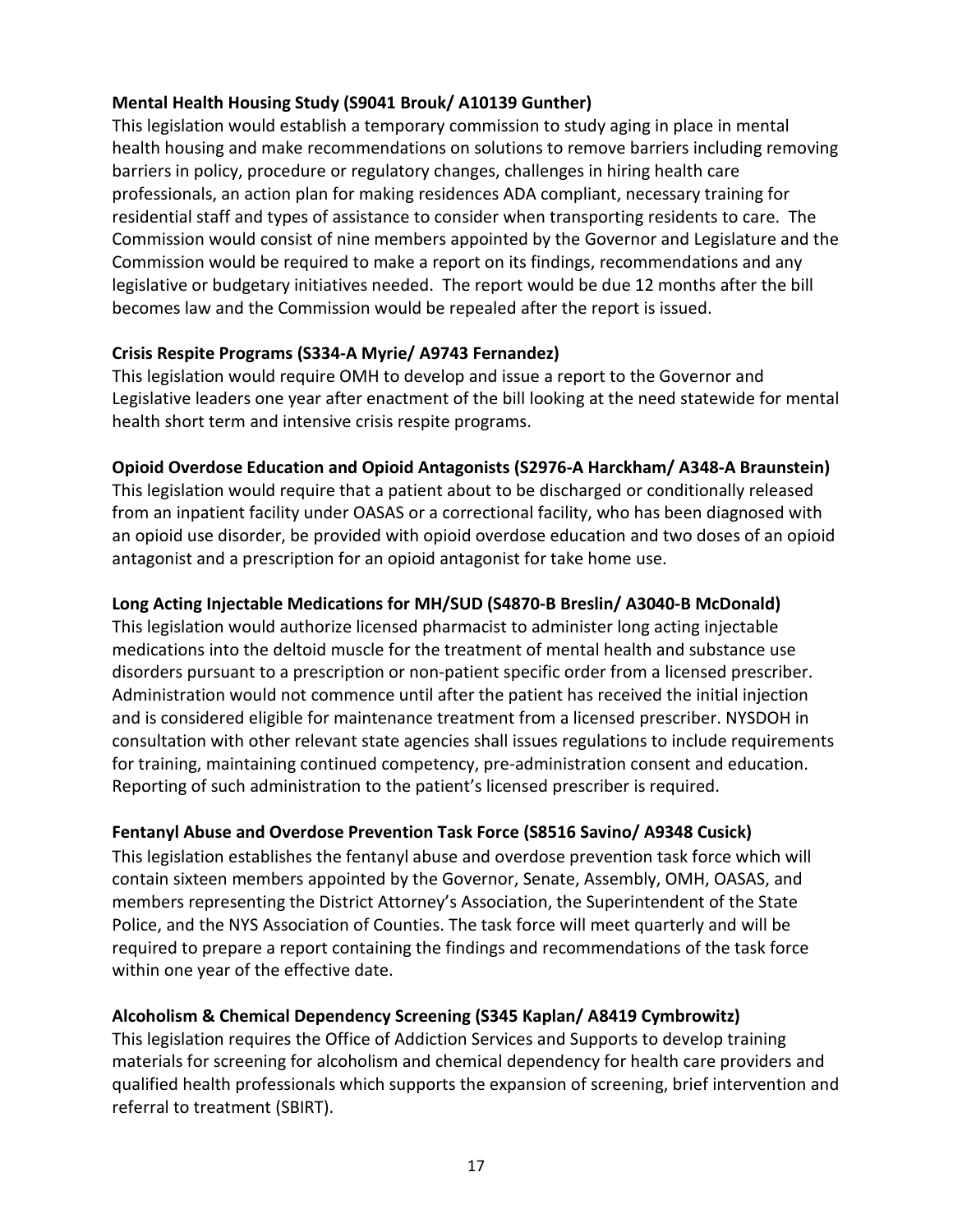## **Opioid Sales Reports (S7378-A Harckham/ A8339-A Gonzalez-Rojas)**

This legislation establishes the Registered Opioid Sales for Transparency and Epidemic Recovery which would require the Department of Health to publish their annual report detailing all opioids sold by such registrants in New York.

#### **Maternal Mental Health Workgroup (S7752 Brouk/ A9085 Clark)**

This legislation would authorize the Commissioner of Mental Health to establish a maternal mental health workgroup comprised of OMH, OCFS, DOH and other stakeholders. The workgroup would be directed to study and issue recommendations related to maternal mental health and perinatal and postpartum mood and anxiety disorders in a report before December 31, 2022.

## <span id="page-17-0"></span>**DEVELOPMENTAL DISABILITIES/ SPECIAL EDUCATION SERVICES**

#### **EmployAbility Pledge (S7746-B Mannion/ A8915-B Burdick)**

This legislation directs the NYS Office for People with Developmental Disabilities (OPWDD) to establish a voluntary training and certification program for employers that have taken the OPWDD EmployAbility Pledge to promote techniques and strategies employers can implement to increase diversity to the employers workforce through hiring of individuals with disabilities.

#### **Group Home Working Group (S7377 Mayer/ A9162 Santabarbara)**

This legislation would establish a working group within OPWDD to hold regional meetings to solicit feedback on the operation of group homes from residents and their families/guardians, including comments on care, financial matters, improving communication between the state and residents/families. The bill also requires consideration and discussions of these recommendations in the 5 year plan by OPWDD and OASAS.

#### **EMTs as Designated Camp Health Director (S7883 Brouk/ A8773 Abinanti)**

This legislation allows for an emergency medical technician to act as a designated camp health director or to provide health services in assistance to the camp health director at children's camps and camps for children with developmental disabilities. Also allows these type of camps to contract with licensed medical professionals to provide professional services during any period in which the camp has a valid permit to operate.

This bill was signed Chapter 142 of the Laws of 2022 on 3/18/2022.

## **Hotline Pilot Program for Individuals with Developmental Disabilities (S6274-B Mannion/ A7357-A Abinanti)**

This bill requires the commissioner of OPWDD to establish a 3-year pilot program for a 24-hour, 7 day a week assistance hotline staffed by employees trained to provide assistance to individuals with developmental disabilities.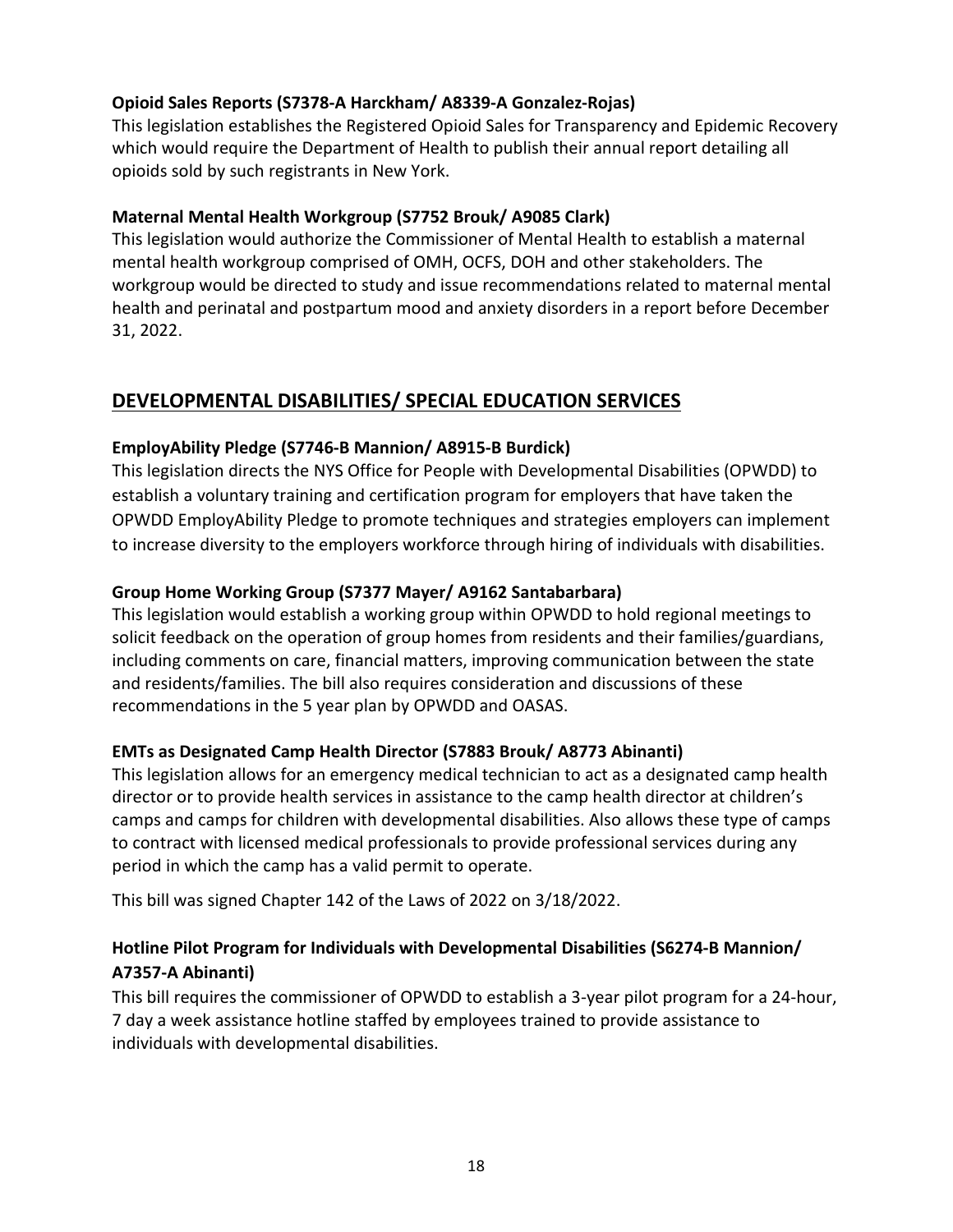#### **Tuition Methodology: Special Education Schools (S9132 Manion/A10191 Rules (Benedetto)**

This bill clarifies that the amount of funds that special education providers, such as 853 schools, 4410 programs, and Special Act School Districts, are authorized to retain will be based on program expenses before reconciliation takes place. The bill is effective for the 2022-23 School Year and annually thereafter.

#### **Tuition Reimbursement: Special Education Schools (S9134 Mannion/A10192 Benedetto)**

This bill ensures that all special education schools get the full value in their rates of the 11% growth factor provided for in the 2022-23 State Budget. The bill is necessary because the current methodology does not allow for the application of a growth factor in the calculation of such interim rates.

## **Replaces Derogatory Terms for Individuals with Disabilities/Illnesses(S6195-B Persaud/ A7443-C Abinanti)**

This bill amends various sections of the Social Services law to replace derogatory language referring to people living with mental illness and developmental disabilities. For example, the term "mentally retarded" is replaced with "individual with a developmental disability and the term "epileptic' is eliminated.

## <span id="page-18-0"></span>**OTHER HUMAN SERVICES**

#### **Task Force on Adverse Childhood Experiences (S8320 Brisport/ A4908 Solages)**

This legislation establishes a 10-member task force to identify evidence-based and evidence informed solutions to examine, evaluate, accept public comment and make recommendations to reduce children's exposure to adverse childhood experience.

#### **Nourish NY Program (S7771 Hinchey/ A8705 Cruz)**

This bill makes the Nourish New York program permanent and amends definitions for processed products in the program as those grown, produced, or harvested, and further altered, butchered, canned, or frozen in New York, and includes processed products as surplus agricultural products. The bill also provides for annual assessments, rather than reports, under the Hunger Prevention and Nutrition Assistance Program.

This bill was signed Chapter 101 of the Laws of 2022 on 2/24/22.

## **Provision of Two SNAP Electronic Benefit Transfer Cards for Certain Households (S8972-A Salazar/ A9749-B Eichenstein)**

This bill would make two electronic benefit transfer cards available to households with more than one parent or guardian that quality for the Supplemental Nutrition Assistance Program (SNAP).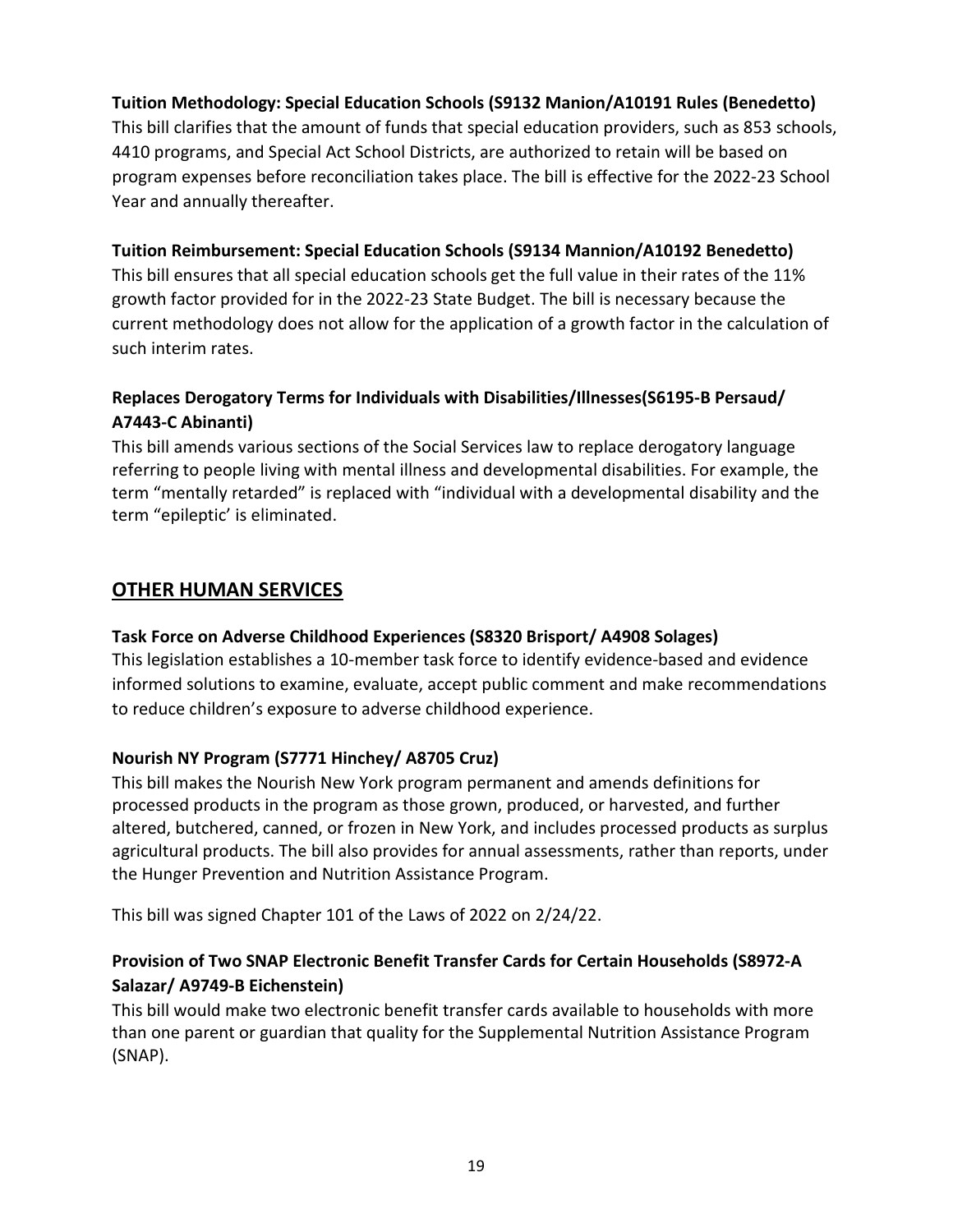# **Nutritional Information for School Meals Provided by Private Companies (S6289-C Gaughran/ A1874-C Jean-Pierre)**

This bill requires all contracts with private food service management companies to disclose ingredients lists and nutritional information for all the meals they provide school districts and requires the school districts to publish the ingredients lists and nutritional information on their district's website.

## **Eliminates Public and Private Income for Those Enrolled in EPIC Program (S3483-A Bailey/ A928-A Carroll)**

This bill would allow seniors to retain their eligibility in the EPIC program if they have previously qualified but are no longer eligible because of an increase in a public or private pension or social security benefit.

# <span id="page-19-0"></span>**INSURANCE/MEDICAID**

## **Co-Pays for Opioid Treatment Medication (S5690 Harckham/ A372 Rosenthal L)**

This legislation requires state-regulated commercial health insurers to cover the treatment of an opioid treatment program with a co-payment during the course of treatment. Opioid treatment program applies to treatment of individuals with an opioid antagonist treatment medication.

## **Coverage for Outpatient Treatment for Mental Health Practitioners (S6574-A Kennedy/ A1171-A Bronson)**

This legislation requires state regulated commercial health insurers which provide coverage for physician services to also coverage outpatient care by mental health counselors, marriage and family therapists, creative arts therapists, psychoanalysts and licensed clinical social workers.

## **CoPay Assistance Programs (S5299-A Rivera/ A1741-A Gottfried)**

This legislation requires state-regulated commercial health insurers to allow copay assistance program for patient out of pocket drug expenses to count toward their cost sharing requirements.

#### **Colorectal Cancer Screening Coverage (S906-B Sanders/ A2085-A Dinowitz)**

This legislation requires state-regulated commercial health insurers to coverage colorectal cancer screenings in accordance with the American Cancer Society guidelines and to cover all screening lab tests and follow up coloscopies without patient cost sharing requirements.

#### **Step Therapy for Mental Health Treatment (S5909 Kaminsky/ A3276 Gunther)**

This legislation prohibits state-regulated commercial health insurers from applying fail first or step therapy requirements for the diagnosis and treatment of mental health conditions including drug coverage.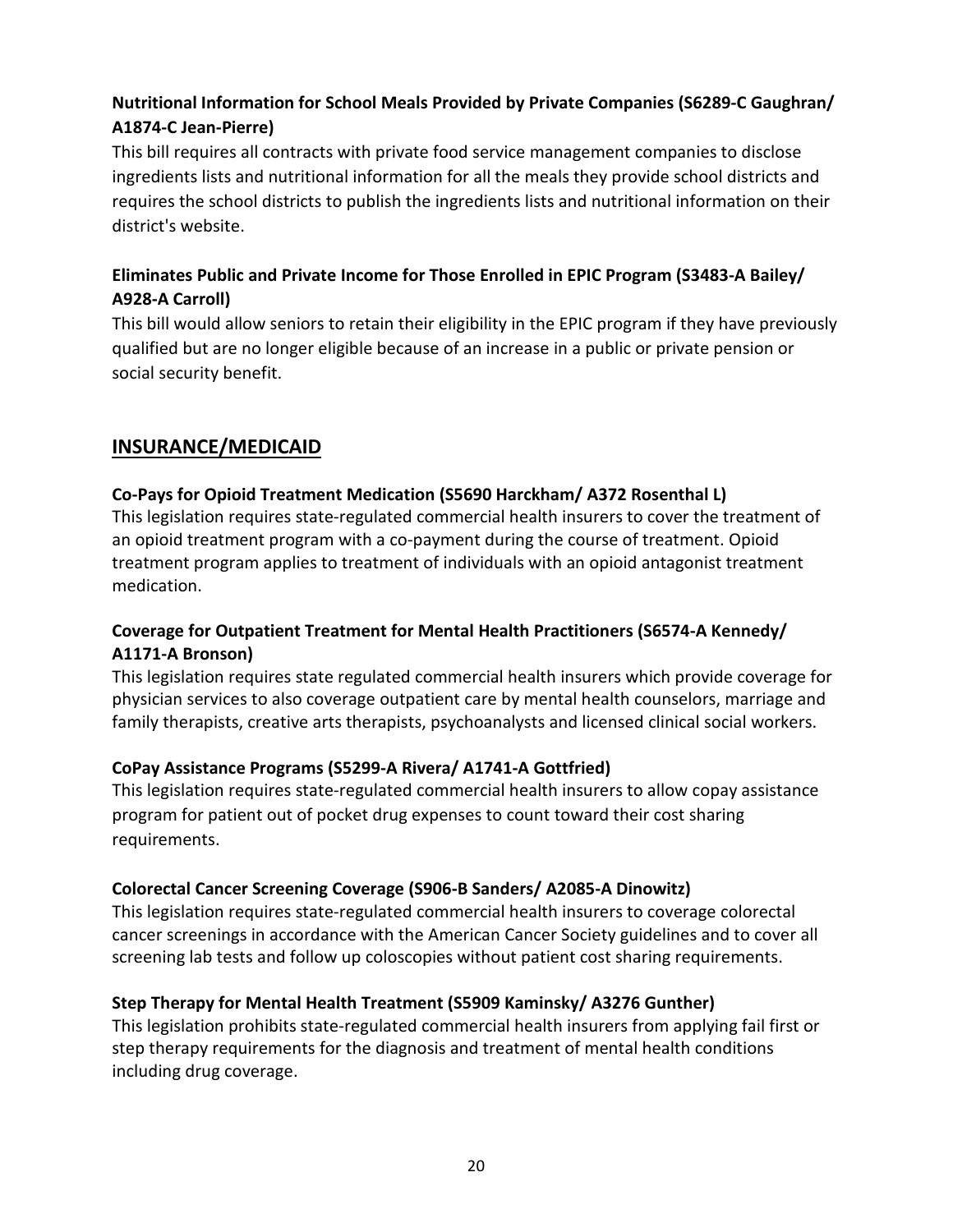## **Thirty-Day Emergency Supply of Medications (S4856 Reichlin-Melnick/ A7469 Cruz)**

This legislation requires state-regulated commercial health insurers that provide coverage for prescription drugs to include coverage of an immediate, additional 30-day supply of a prescription drug during a state disaster emergency.

#### **Medication Synchronization in Medicaid (S431-A Hoylman/ A187 Gottfried)**

This legislation would allow pharmacists to synchronize the dispensing of multiple prescriptions for Medicaid enrollees so they may pick up multiple prescription refills at once. The bill requires agreement by the patient, prescriber and pharmacist to do so and applies to medications for chronic conditions, that are not schedule II controlled substances or schedule III that contain hydrocodone. The bill requires coverage under fee for service Medicaid and Medicaid managed care for a partial fill and permits pro-rated cost sharing but keeps the dispensing fee whole. A prescription may be synchronized once unless the prescriber changes the dosage or frequency or prescribes a different drug.

#### **OMIG Reform (S4486-B Harckham/ A7889-A Gottfried)**

This legislation would provide protections for both Medicaid providers and consumer enrollees related to audits by the Office of Medicaid Inspector General (OMIG). Provider protections include:

- Requiring that recovery of an overpayment must not take place until at least 60 days after issuance of a final audit report and OMIG must provide a minimum of 10 days advance written notice to the affected provider;
- Prohibiting repeating a review or audit within the last three years of the same contracts, cost reports, claims, bills or expenditures unless OMIG has new information, good cause to believe the previous audit was erroneous, or a significantly different scope of investigation;
- Requiring OMIG to apply all laws, regulations, policies, guidelines, standards and interpretations that were in place at the time the claim or conduct occurred;
- Prohibiting OMIG from making a recovery from a provider based solely on an administrative or technical defect, except where OMIG has informed the provider of the error and given 30 days to correct it. If not corrected OMIG may take a recovery. Further, where a claim for a service provided over 2 years prior to the audit, the provider may resubmit the claim or accept the disallowance;
- Requiring OMIG to provide an exit conference or detailed written explanation of any draft audit findings to the provider;
- Requiring that OMIG may only use statistically valid extrapolation methods for audits where extrapolation is permitted;
- Requiring OMIG to notify a provider if their compliance program is not satisfactory, and to allow the provider 60 days to submit a proposal for a satisfactory program; and
- Requiring OMIG to consult with the Commissioner of NYSDOH on preparing and filing an annual report on the impacts that all civil and administrative enforcement actions taken in the prior year had or will have on the quality and availability of medical services.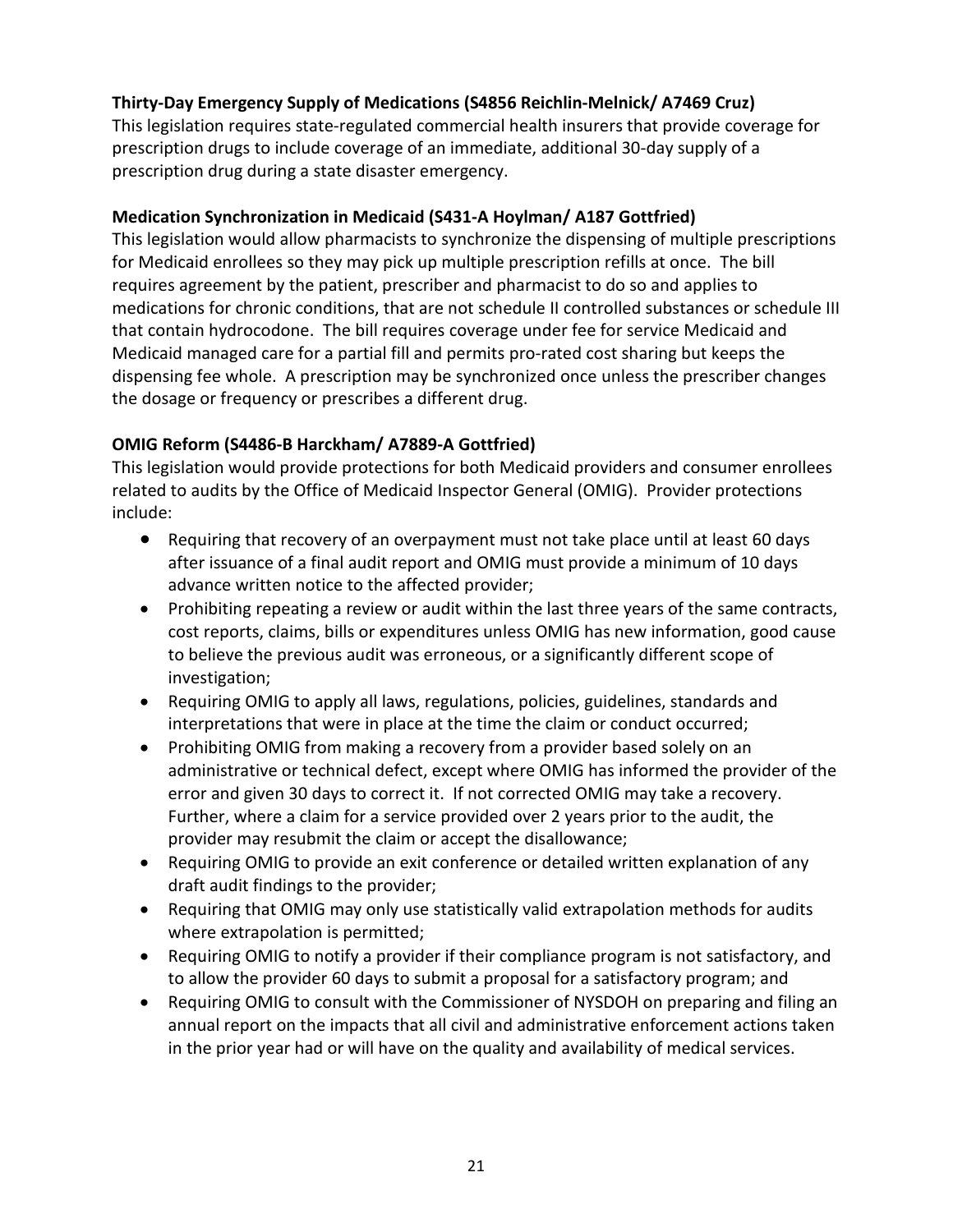## **Medicaid Model Contract Transparency (S9207 Rivera/ A9442-A Gottfried)**

This legislation requires that whenever the Commissioner of NYSDOH makes changes to the terms, conditions or time frames contained in the Medicaid managed care model contract with plans, they shall provide public notice of the changes on NYSDOH's website and through publication in the State Register as a Public Notice prior to finalizing the changes or submitting them to CMS for approval, if required. This would include all request for proposals issued by NYSDOH for managed care plans to participate in the program.

#### **Enhanced Coverage for Medically Fragile Children (S2121-C Rivera/ A289-C Gottfried)**

This legislation would require all state regulated health plans including commercial insurance, Child Health Plus, Medicaid managed care plans, the Essential Plan, and the state public employee health plan to conform with medical coverage requirements for medically fragile children as determined by the Department of Health.

## **Insurance Coverage for HIV Pre and Post-Exposure Prophylaxis (S688 Hoylman/ A807 O'Donnell)**

This legislation would require that any insurance policy that provides coverage for prescription drugs must include coverage for the cost of pre-exposure prophylaxis for the prevention of HIV and post-exposure prophylaxis to prevent HIV infection.

#### **Medicaid Coverage of Digital Therapeutics (S559 Harckham/ A3642 Rosenthal L)**

This bill directs the Department of Health to request guidance from the Centers for Medicare and Medicaid Services to determine whether the state can claim federal financial participation for coverage of and payment for certain prescription digital therapeutics.

#### **Health Plans: Prohibited Contract Provisions (S7199-A Gounardes/A8169-A Cruz)**

This bill prohibits "most favored nation" clauses in contracts between a health insurer and a hospital or hospital system which would guarantee that the insurer receives terms from a hospital or provider that are at least as favorable as those provided to any other buyer. In addition, the bill would bar anti-disclosure clauses which are contractual provisions that prevent a party to the contract from revealing actual claims costs, negotiated rates or discounts, or patient cost-sharing data. Under the bill, protected health information would remain privileged and could not be disclosed.

## **Establishes a Portable Diagnostics Program under the Medicaid Program (S8290-A May/ A9298-A McDonald)**

This bill establishes a portable diagnostic program under the New York State Medicaid Program. The program is designed to demonstrate the cost-effectiveness of Medicaid coverage of portable diagnostic services, including X-rays, electrocardiograms, echocardiograms and ultrasounds. Reimbursement will be according to the Medicare fee schedule.